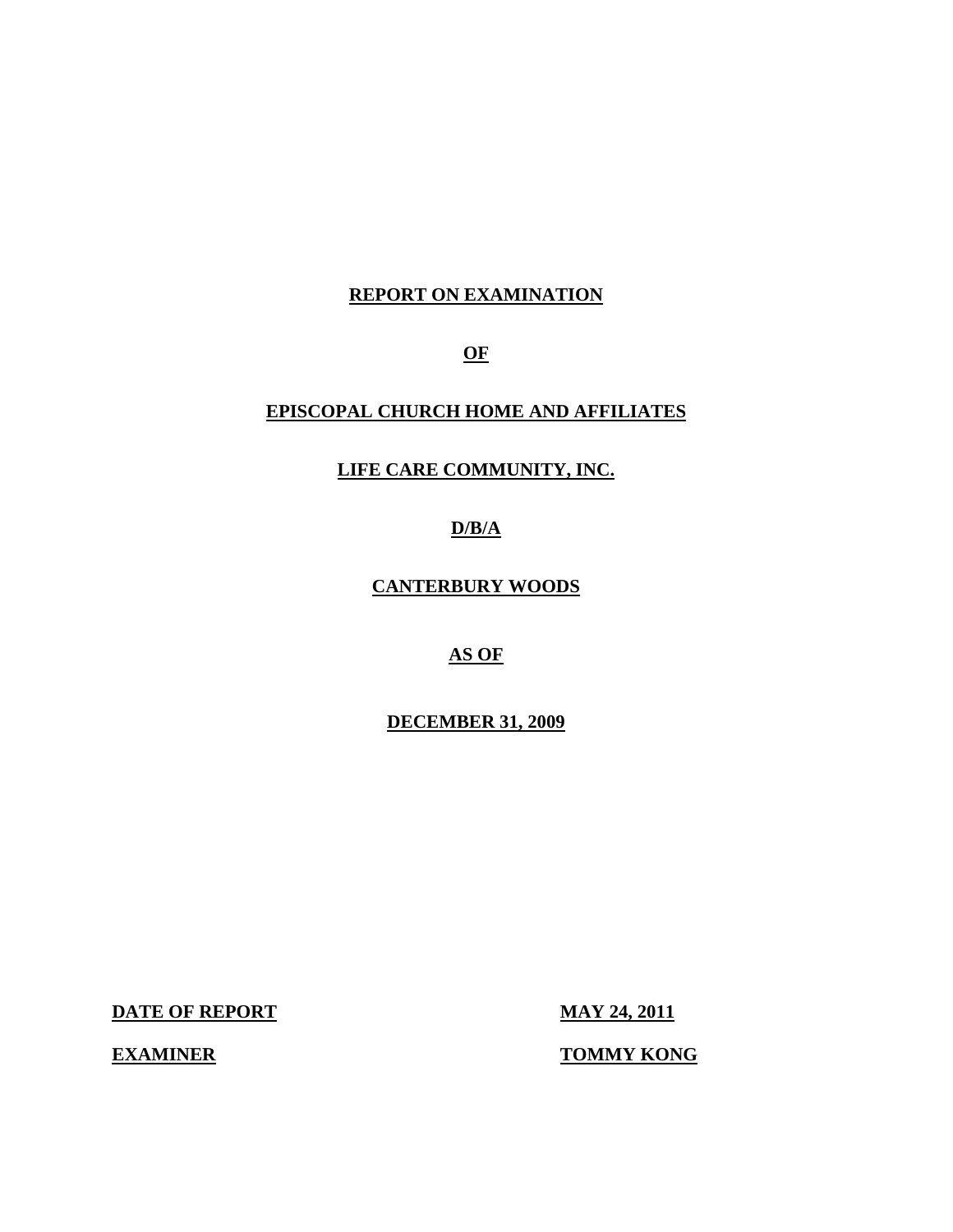## **TABLE OF CONTENTS**

## **ITEM NO.**

# **PAGE NO.**

| 1. | Scope of the examination                                                                                                                                                                                                                     | $\overline{2}$                       |
|----|----------------------------------------------------------------------------------------------------------------------------------------------------------------------------------------------------------------------------------------------|--------------------------------------|
| 2. | Description of the Community                                                                                                                                                                                                                 | 3                                    |
|    | Management and controls<br>А.<br>Holding company system<br>В.<br>Occupancy rates<br>C.<br>Investments<br>D.<br>Disaster recovery/business continuity plans<br>Е.<br>Disclosure statement<br>$F_{\cdot}$<br>Information system controls<br>G. | 5<br>9<br>10<br>11<br>13<br>13<br>15 |
| 3. | <b>Financial statements</b>                                                                                                                                                                                                                  | 16                                   |
|    | A. Balance sheet<br>Statement of revenue, expenses and change in<br>actuarial surplus                                                                                                                                                        | 16<br>17                             |
| 4. | Compliance with prior report on examination                                                                                                                                                                                                  | 19                                   |
| 5. | Summary of comments and recommendations                                                                                                                                                                                                      | 22                                   |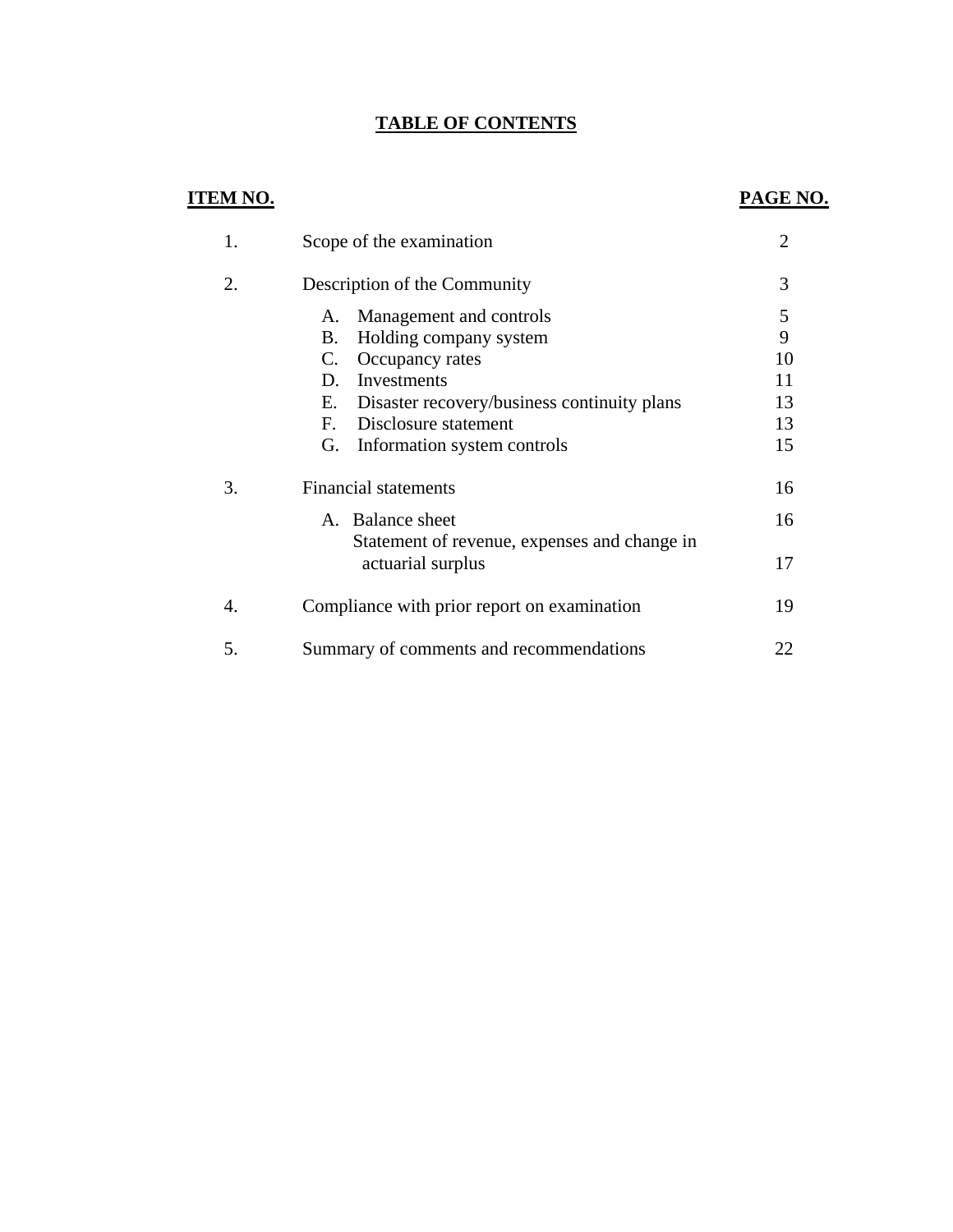

STATE OF NEW YORK INSURANCE DEPARTMENT 25 BEAVER STREET NEW YORK, NEW YORK 10004

Andrew M. Cuomo **James J. Wrynn** 

Governor **Governor** Superintendent **Superintendent** 

May 24, 2011

Honorable James J. Wrynn Superintendent of Insurance Albany, New York 12257

Sir:

Pursuant to the requirements of the New York Insurance Law, and acting in accordance with the instructions contained in Appointment Number 30531, dated January 22, 2010, attached hereto, I have made an examination of the Episcopal Church Home and Affiliates Life Care Community, Inc. d/b/a Canterbury Woods, a not-for-profit Continuing Care Retirement Community licensed pursuant to the provisions of Article 46 of the New York Public Health Law, as of December 31, 2009, and respectfully submit the following report thereon.

The examination was conducted at the home office of the Episcopal Church Home and Affiliates Life Care Community, Inc. d/b/a Canterbury Woods located at 705 Renaissance Drive, Williamsville, New York.

Wherever the designations the "Community" or "Canterbury Woods" appear herein, without qualification, they should be understood to indicate the Episcopal Church Home and Affiliates Life Care Community, Inc. d/b/a Canterbury Woods.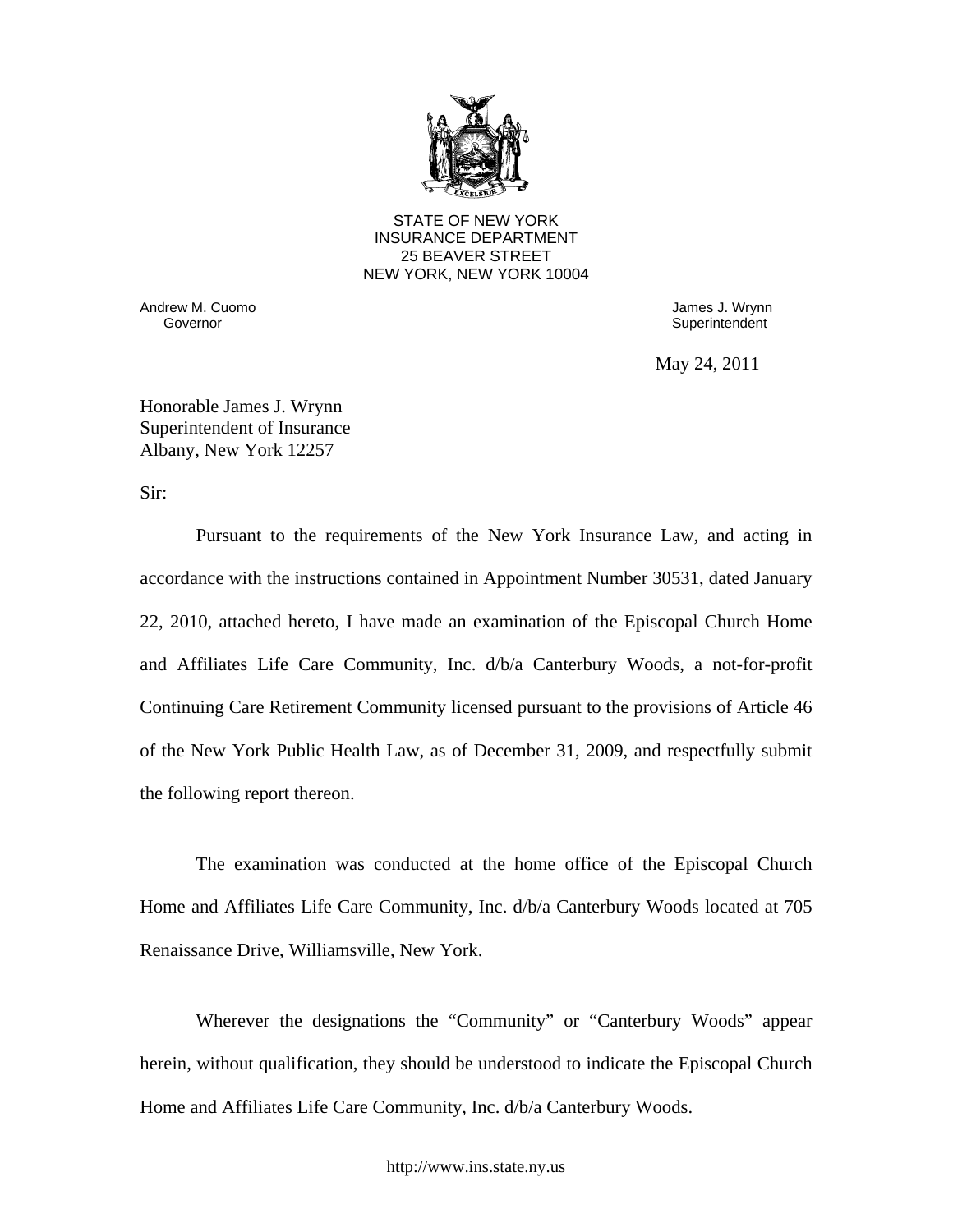Wherever the designation the "Department" appears herein, without qualification, it should be understood to indicate the New York State Insurance Department.

#### **1. SCOPE OF THE EXAMINATION**

The previous examination was conducted as of December 31, 2006. This examination covered the three-year period from January 1, 2007 through December 31, 2009. Transactions occurring subsequent to this period were reviewed where deemed appropriate by the examiner.

Representatives of the New York State Insurance Department and the New York State Department of Health conducted a site survey of the Community's facility on June 22, 2010, pursuant to Section 4614(1) of the New York Public Health Law.

The examination comprised a verification of the assets and liabilities of the Community as of December 31, 2009, in accordance with generally accepted accounting principles ("GAAP"), as modified by the Department pursuant to Department Regulation No. 140 (11 NYCRR 350), a review of income and disbursements deemed necessary to accomplish such verification, and utilized, to the extent considered appropriate, work performed by the Community's independent certified public accountants and independent actuary. It is noted that the balance sheet included herein was reported as of December 31, 2008, on a statutory actuarial basis, pursuant to Department Regulation No. 140 (11 NYCRR 350).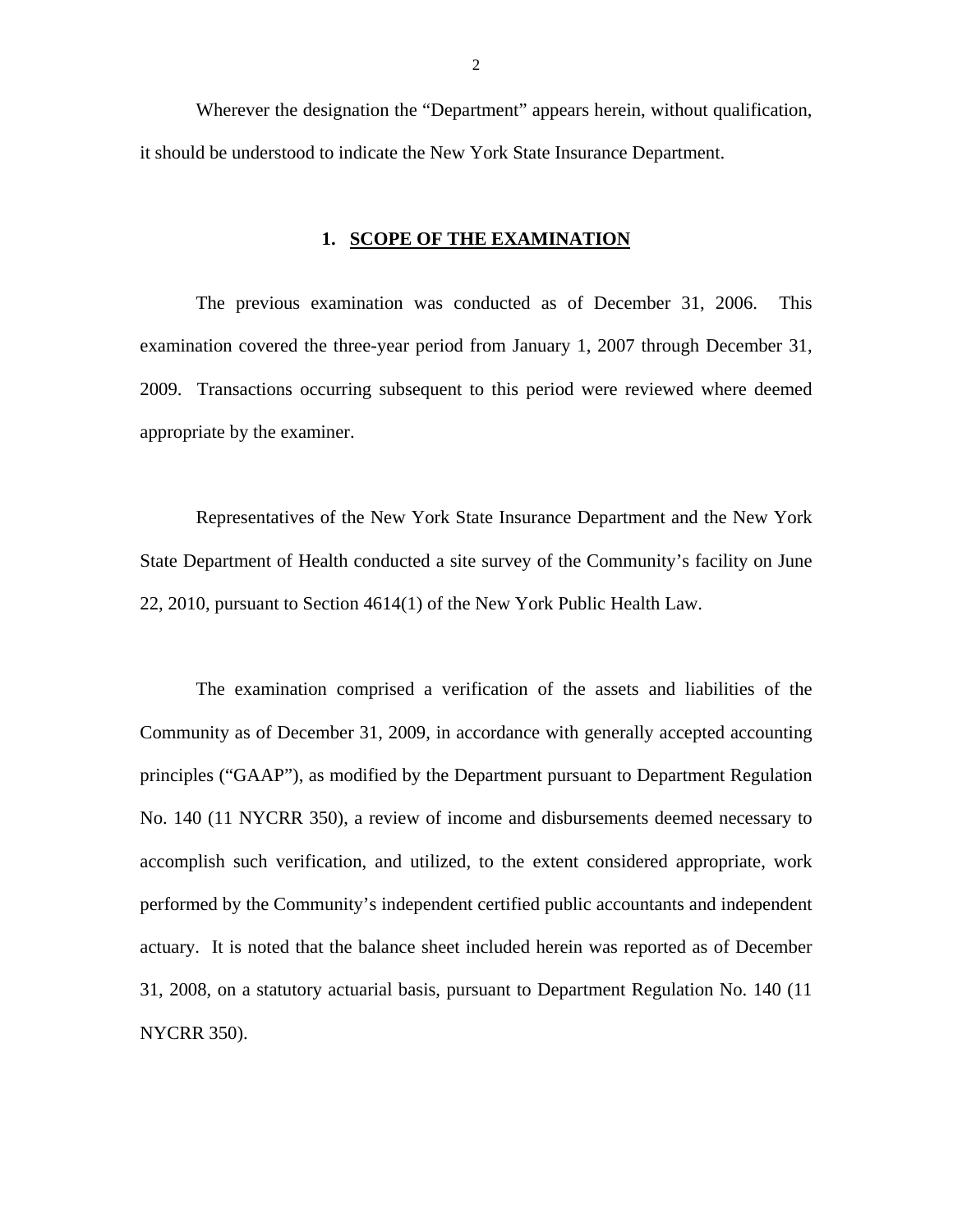A review was also made of the following items:

Community documents Compliance with By-Laws Occupancy levels Financial documents Board of Directors' minutes of meetings

This report on examination is confined to financial statements and comments on those matters which involve departures from laws, regulations or rules, or which are deemed to require explanation or description.

A review was also made to ascertain what actions were taken by the Community with regard to the twelve comments and recommendations contained in the prior report on examination. Of the twelve, the Community has complied with eight, partially complied with one and failed to comply with three.

#### **2. DESCRIPTION OF THE COMMUNITY**

The Community was formed on December 26, 1995, and began operating on June 1, 1999. Canterbury Woods is a Continuing Care Retirement Community ("CCRC") as defined in Article 46 of the New York Public Health Law. The Community received a Certificate of Authority from the New York State Continuing Care Retirement Community Council and commenced operations on June 1, 1999.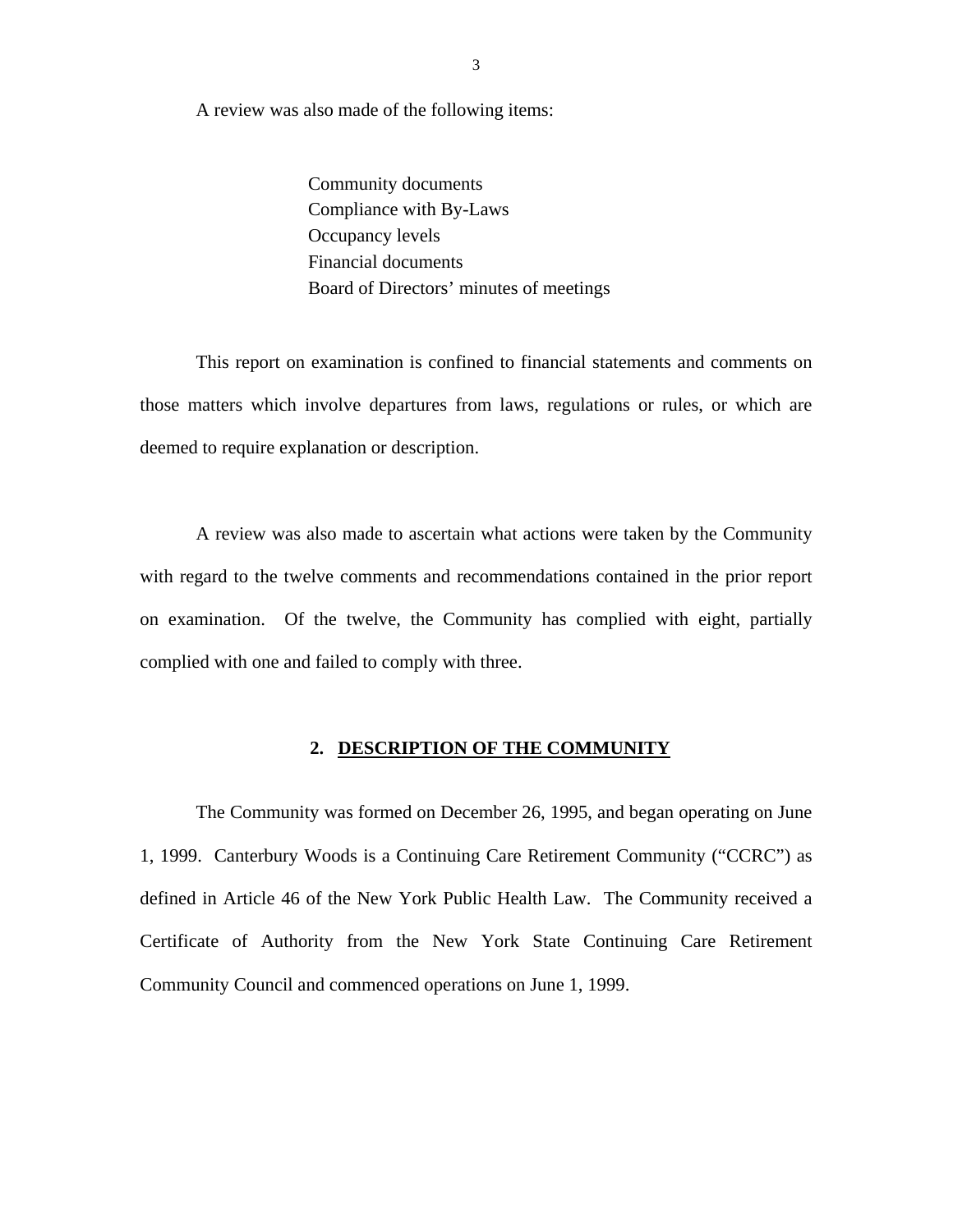The Community is a New York State not-for-profit organization which was formed to build, own and operate a continuing care retirement community. The Community currently consists of two hundred forty-three (243) independent living units and an eighty (80) bed health center consisting of thirty-two (32) enriched housing units and forty-eight (48) skilled nursing beds. Within the 243 independent living units, there are forty (40) individual cottage-style homes called Lexington Village. The Community is a tax-exempt organization under Section  $501(c)(3)$  of the Internal Revenue Code.

The Community provides residents with a continuum of services, including: independent living, enriched housing and skilled nursing home care. As a condition precedent to providing these services, the Community enters into a lifecare contract with each prospective resident that sets forth the responsibilities of both parties. For the right to occupy, use the living accommodations and utilize the services of the Community, each resident is required to pay an entrance fee and monthly service fee based on the size and type of living unit and the number of occupants.

Entrance fees are due in two installments. Ten percent of the entrance fee is due when the lifecare contract is signed, while the remainder is to be paid upon the earlier of: (1) the date the resident occupies the facility; or (2) 60 days from the date the contract is executed.

4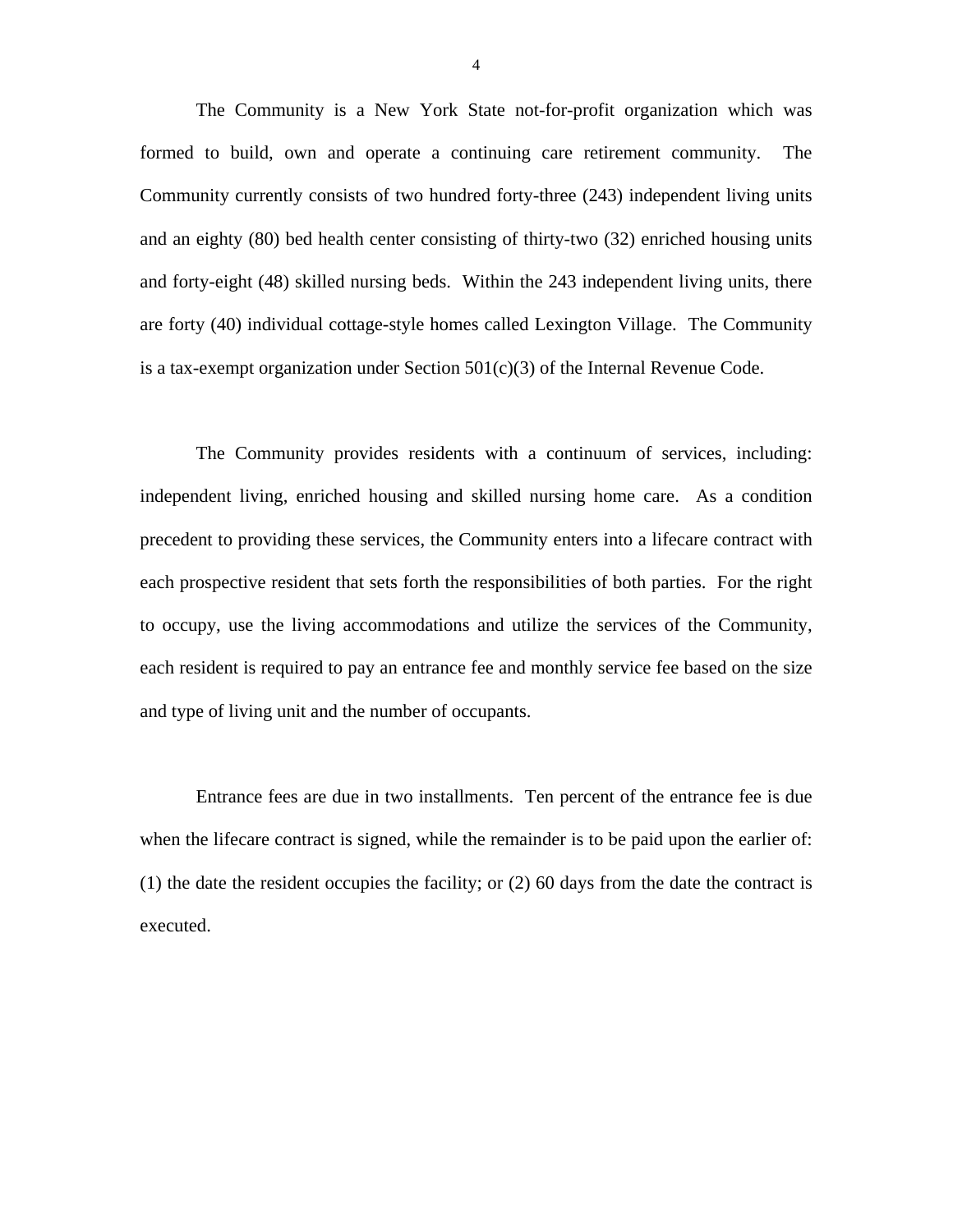Entrance fees include a residential component and a lifecare component. During the first 90 days after the resident pays the entrance fee in full, all amounts collected by the Community are fully refundable if the resident terminates the contract for any reason. After the 90-day period, the entrance fee refund will be reduced by a 4% processing fee. For each of the next three months, the refund will be reduced by 2% per month. After the first six months, the remaining 90% of the residential component of the entrance fee will be refundable for the duration of the contract term. The refund of the lifecare component will be further reduced by 2% per month for each additional month of residency until the  $51<sup>st</sup>$  month, after which there will be no refund.

### A. Management and Controls

Pursuant to the Community's charter and By-Laws, management of the Community is to be vested in a Board of Directors comprised of no less than seven (7) and no more than sixteen (16) members. As of December 31, 2009, the Community's Board of Directors was comprised of fifteen (15) members as follows:

| Name                      | Principal Affiliation                 |
|---------------------------|---------------------------------------|
| John F. Donovan           | Partner.                              |
| Buffalo, New York         | Phillips Lytle LLP                    |
| Rev. J. Michael Garrison* | Bishop of the Diocese,                |
| Buffalo, New York         | Episcopal Diocese of Western New York |
| Howard F. Gondree, Esq.   | Controller,                           |
| Buffalo, New York         | Episcopal Diocese of Western New York |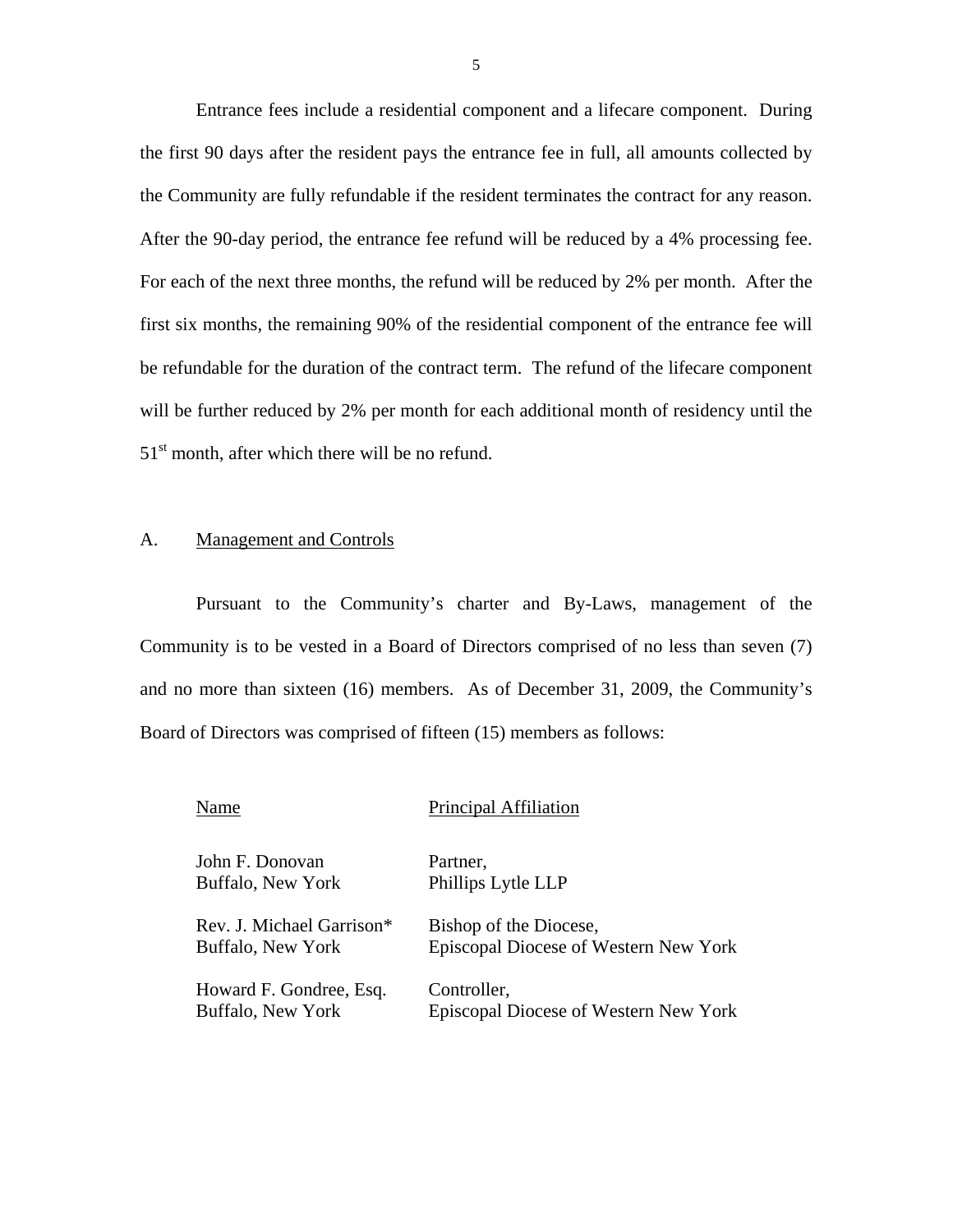| Name                                          | <b>Principal Affiliation</b>                                                                                            |
|-----------------------------------------------|-------------------------------------------------------------------------------------------------------------------------|
| Carol H. Grieco<br>Williamsville, New York    | Secretary,<br>Episcopal Church Home and Affiliates Life Care<br>Community, Inc. d/b/a Canterbury Woods                  |
| Frederic K. Houston<br>Buffalo, New York      | Partner,<br>Hamilton Houston Lownie Architects, PC                                                                      |
| Thomas D. Lunt<br>Orchard Park, New York      | Vice Chairman of the Board,<br>Episcopal Church Home and Affiliates Life Care<br>Community, Inc. d/b/a Canterbury Woods |
| Charles R. Maloney<br>Buffalo, New York       | Treasurer,<br>Episcopal Church Home and Affiliates Life Care<br>Community, Inc. d/b/a Canterbury Woods                  |
| Joan Mangano*<br>Buffalo, New York            | Retired                                                                                                                 |
| H. Ernst Montgomery II<br>Tonawanda, New York | Chairman of the Board,<br>Episcopal Church Home and Affiliates Life Care<br>Community, Inc. d/b/a Canterbury Woods      |
| Mary Lou Rath<br>Williamsville, New York      | Retired / Former New York State Senator                                                                                 |
| Robert Scheig, M.D.<br>Buffalo, New York      | Retired                                                                                                                 |
| Leonard Sikora*<br>Williamsville, New York    | President,<br><b>Resident Representation Council</b>                                                                    |
| Gretchen L. Smith<br>Buffalo, New York        | Director,<br>Episcopal Church Home and Affiliates, Inc.                                                                 |
| Joseph A. Speth<br>Amherst, New York          | Deputy Superintendent of Highways,<br><b>Amherst Highway Department</b>                                                 |
| Richard K. Welte<br>Williamsville, New York   | Director of Education,<br><b>Northtown Automotive Companies</b>                                                         |

Note: \* designates ex-officio board member.

6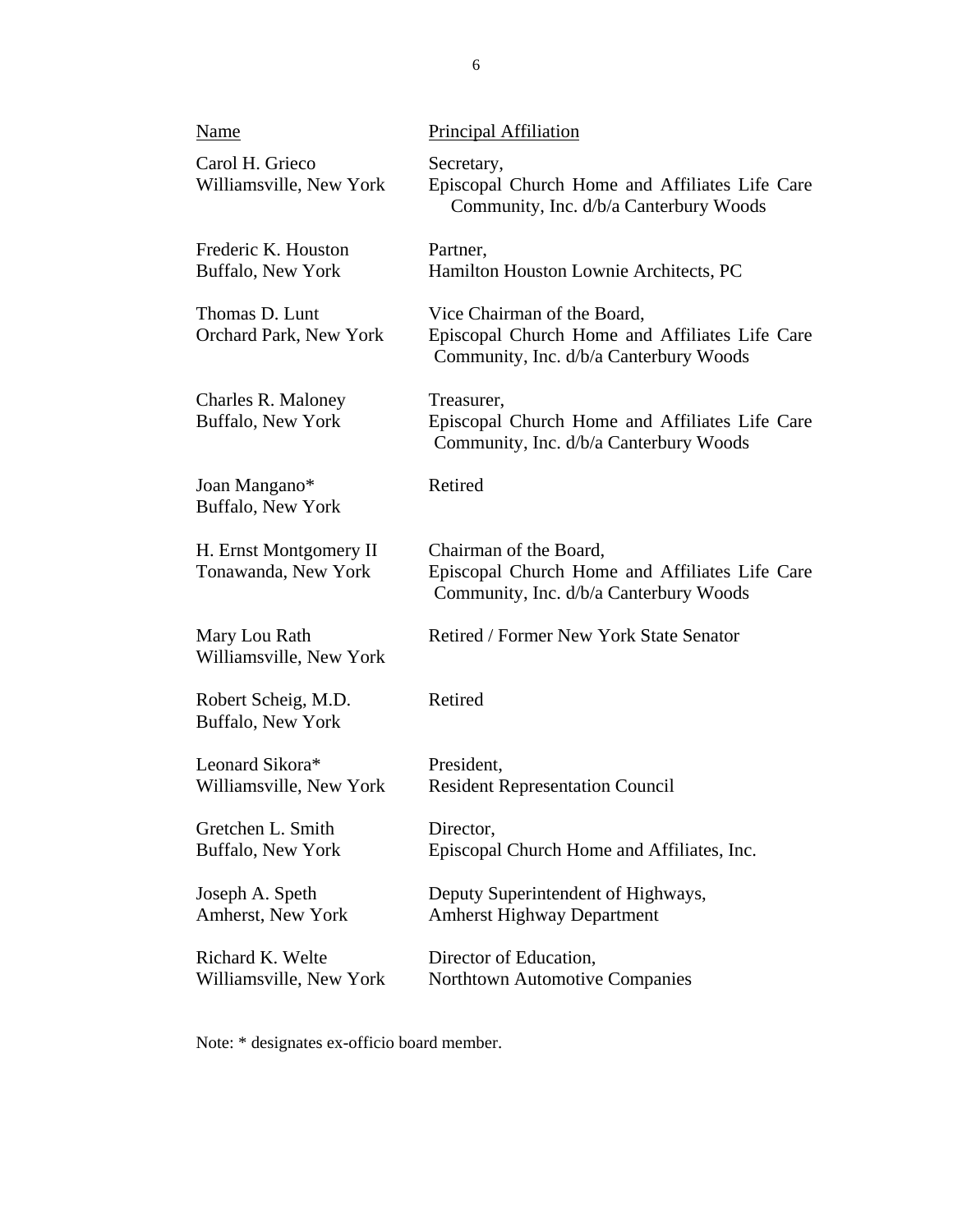Pursuant to its By-Laws, the Community's Board is required to hold at least four (4) meetings each year; one (1) of which is to be designated as the annual meeting, per Article IV, paragraph 1, of the Community's By-Laws. A review of the Community's Board minutes of the meetings revealed that the Community did not designate an annual Board of Directors' meeting during the examination period.

Article IV, paragraph 1, of the Community's By-Laws states in part:

"At least four (4) other meetings of the Board shall be held in each year; one of these meetings will be designated as the Annual Meeting."

It is recommended that the Community designate an annual Board of Directors' meeting to comply with Article IV, paragraph 1 of the Community's By-Laws.

A similar recommendation was made in the previous report on examination.

The Community reported in its filed 2009 annual statement a Board member whose term begins in 2010.

It is recommended that the Community report in its filed annual statements only those Board members who are actually on the Board of Directors as of the filing date of the annual statement.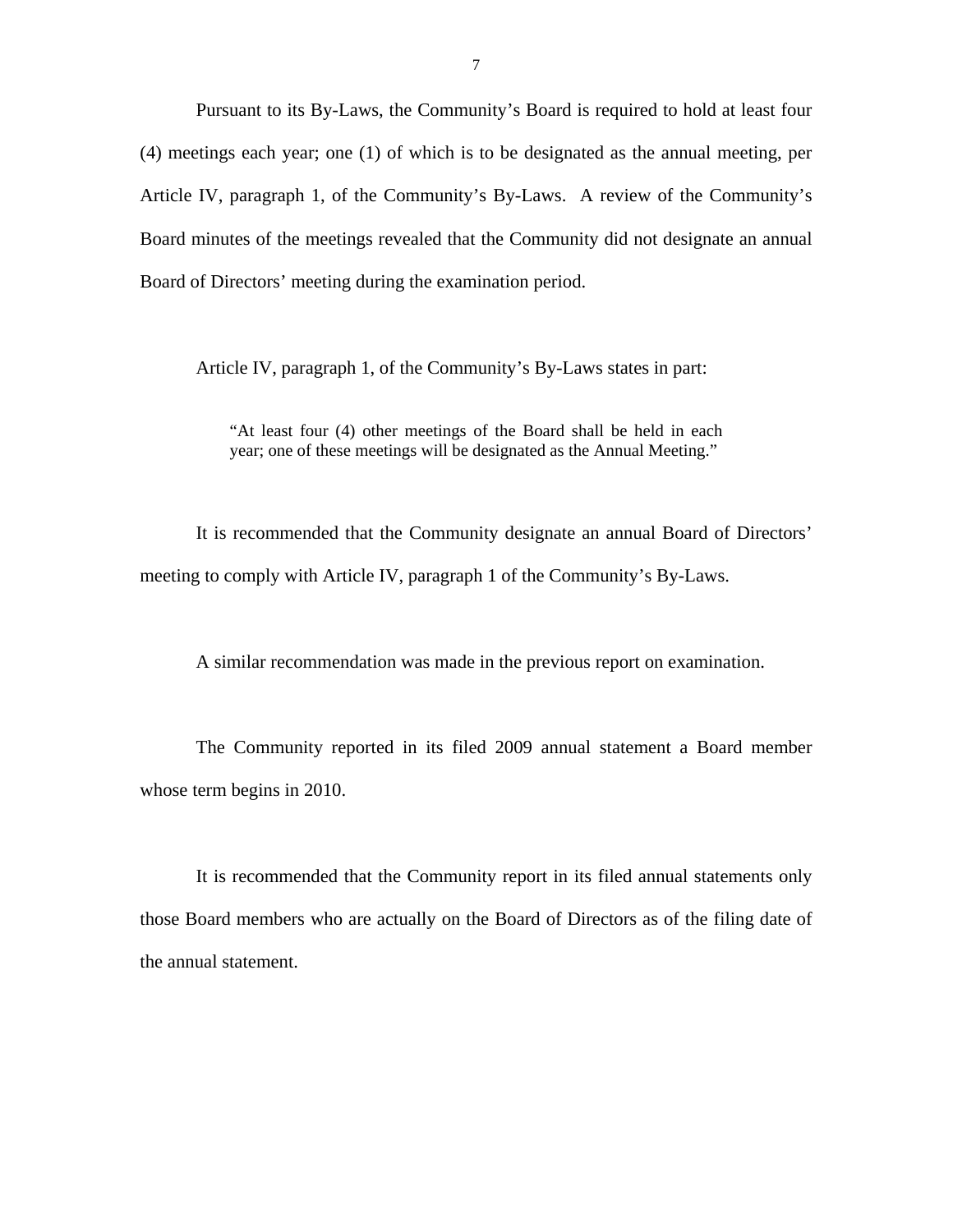A review of the minutes of the meetings by the Board of Directors during the examination period revealed that the meetings were generally attended by the members, except for five directors. Each of these five directors failed to attend at least one-half of the meetings they were eligible to attend during the examination period.

Members of the board have a fiduciary responsibility and must evince an ongoing interest in the affairs of the Community. It is essential that Board members attend meetings consistently and set forth their views on relevant matters so that the Board may reach appropriate decisions. Individuals who fail to attend at least one-half of the regular meetings do not fulfill such criteria.

It is recommended that the members of the Board of Directors attend at least onehalf of the regular Board meetings. Board members who are unable or unwilling to attend meetings consistently should resign or be replaced.

The Community's Chief Executive Officer, the designated representative of the Community's Board of Directors, met with representatives of the Community's Residents' Council at least four times a year and held a general meeting with all of the Community's representatives at least once a year in compliance with Section 4612(2) of the New York Public Health Law.

8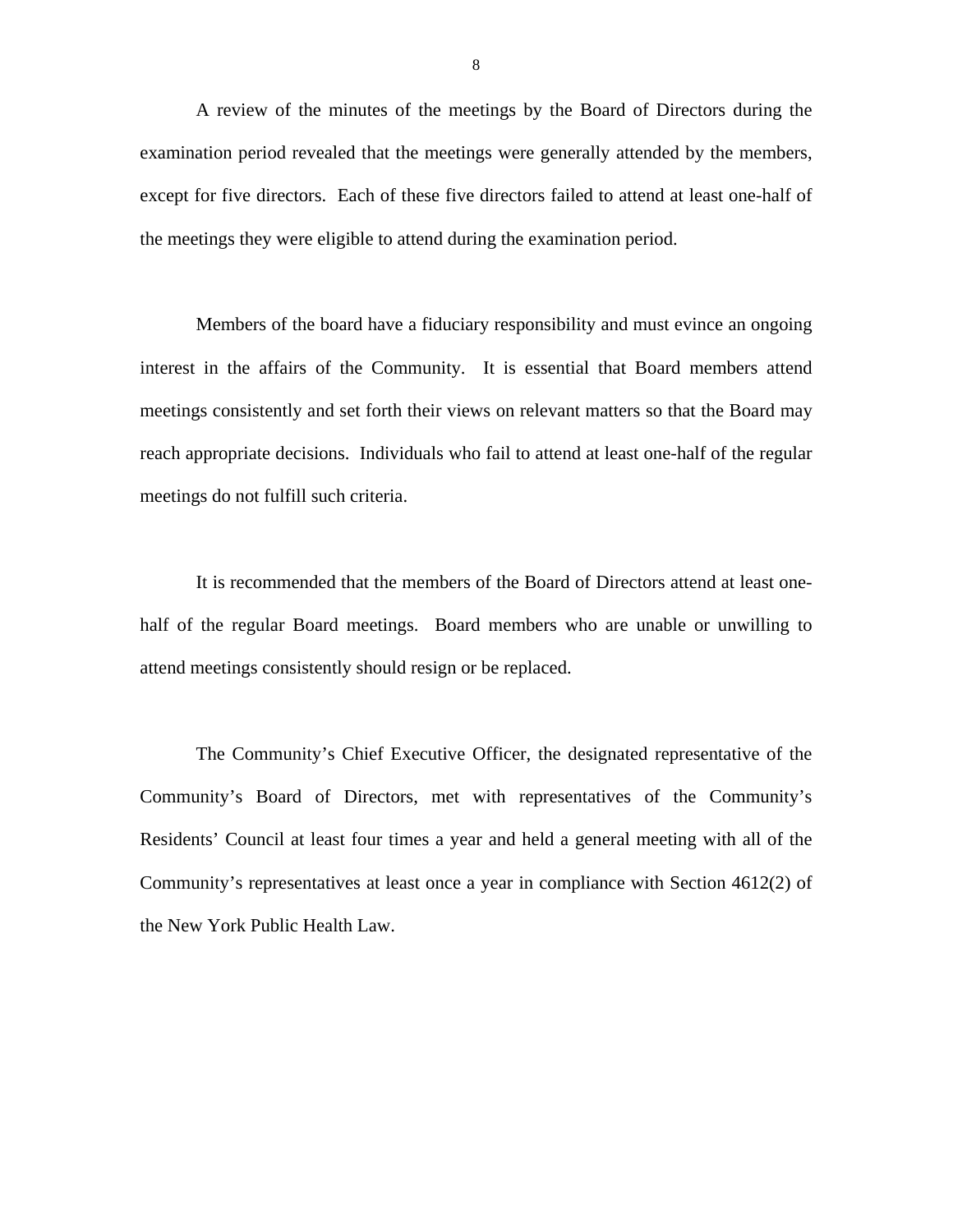The principal officers of the Community as of December 31, 2009, were as follows:

Name Title

H. Ernst Montgomery II Thomas D. Lunt Robert L. Wallace James J. Juliano Charles R. Maloney Carol Grieco

Chairman of the Board Vice Chairman of the Board Chief Executive Officer Chief Financial Officer Treasurer Secretary

Note**:** On November 30, 2010, Mary Lou Rath replaced H. Ernst Montgomery as Board Chair.

#### B. Holding Company System

The structure of the Community's holding company system as of the examination date was as follows:



The Community is a Type B corporation as defined by Sections 201 and 601(a) of the New York Not-for-Profit Corporation Law. The sole member of the Community is Episcopal Church Home and Affiliates, Inc. ("ECH&A"). The Community is controlled by ECH&A through By-Law requirements. ECH&A must approve any amendments to the By-Laws or Articles of Incorporation.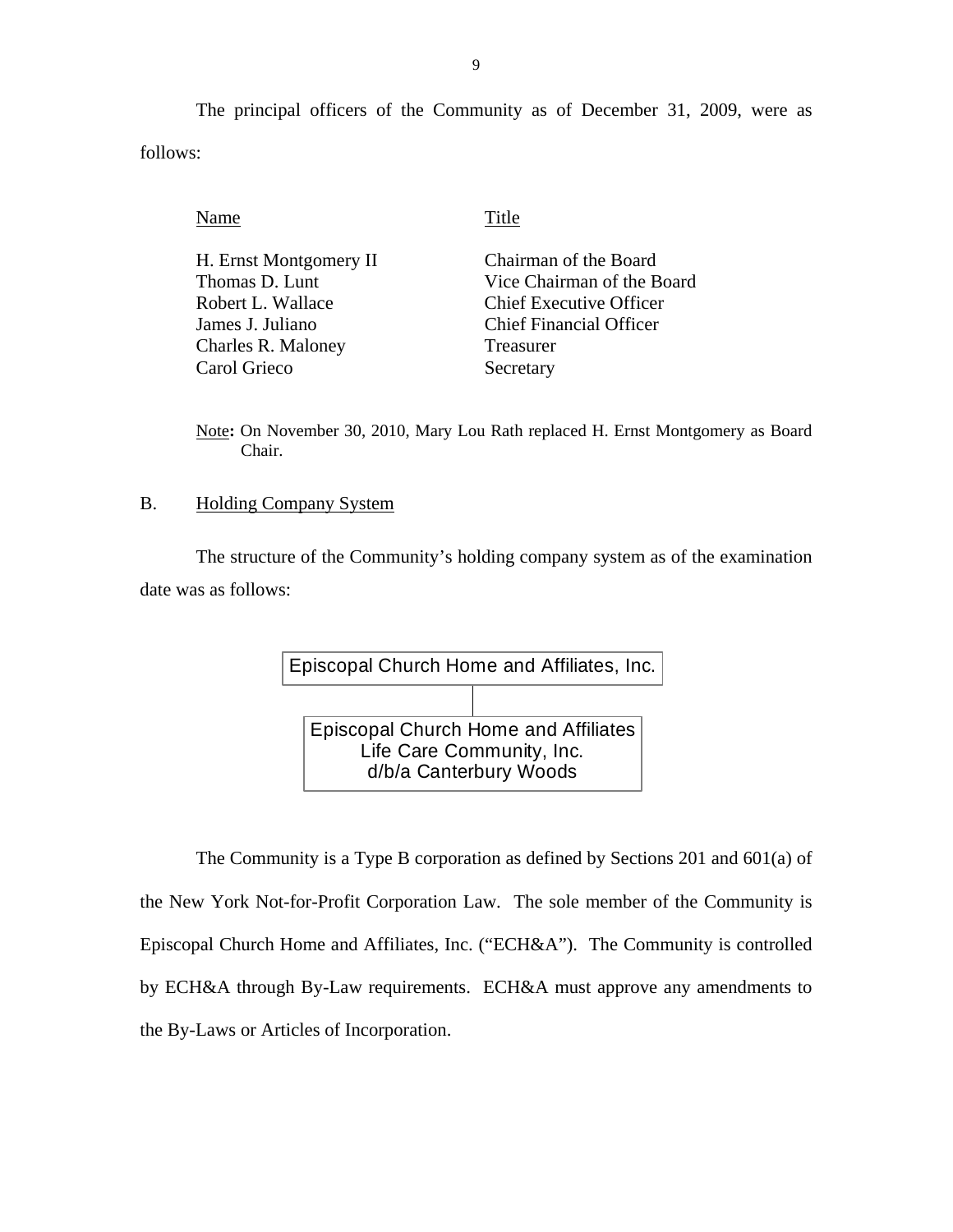Based upon a management agreement, effective April 6, 1999, approved by the New York State Department of Health, which was entered into between the Community and Episcopal Community Health Care, Inc. ("ECHC"), the Community appointed ECHC as Manager of the Community; providing oversight and management services of the Community's operations/administration, quality improvement, human resources, finance and accounting, and marketing and public relations. In May 2001, ECH&A replaced ECHC as the new Manager to the Community without amending the management agreement to reflect the change. On May 26, 2004, the management agreement was amended where ECHC assigned the management agreement to ECH&A, which assumed the role of manager of the Community.

### C. Occupancy Rates

The following reflects the occupancy rates at each year-end of the examination period for each of the facilities within the Community:

|                                   | 2007  | 2008  | 2009  |
|-----------------------------------|-------|-------|-------|
| Independent living units          | 89.7% | 92.2% | 91.8% |
| Enriched housing/Adult care units | 84.4% | 90.6% | 93.8% |
| Skilled nursing facility          | 100\% | 83.3% | 91.7% |

The occupancy rate of the independent living units was relatively stable during the examination period. The occupancy rate for the enriched housing/adult care units increased from 2007 to 2009 due to internal demand. The skilled nursing facility occupancy rate decreased to 83.3% in 2008, but in 2009 it increased to 91.7%. This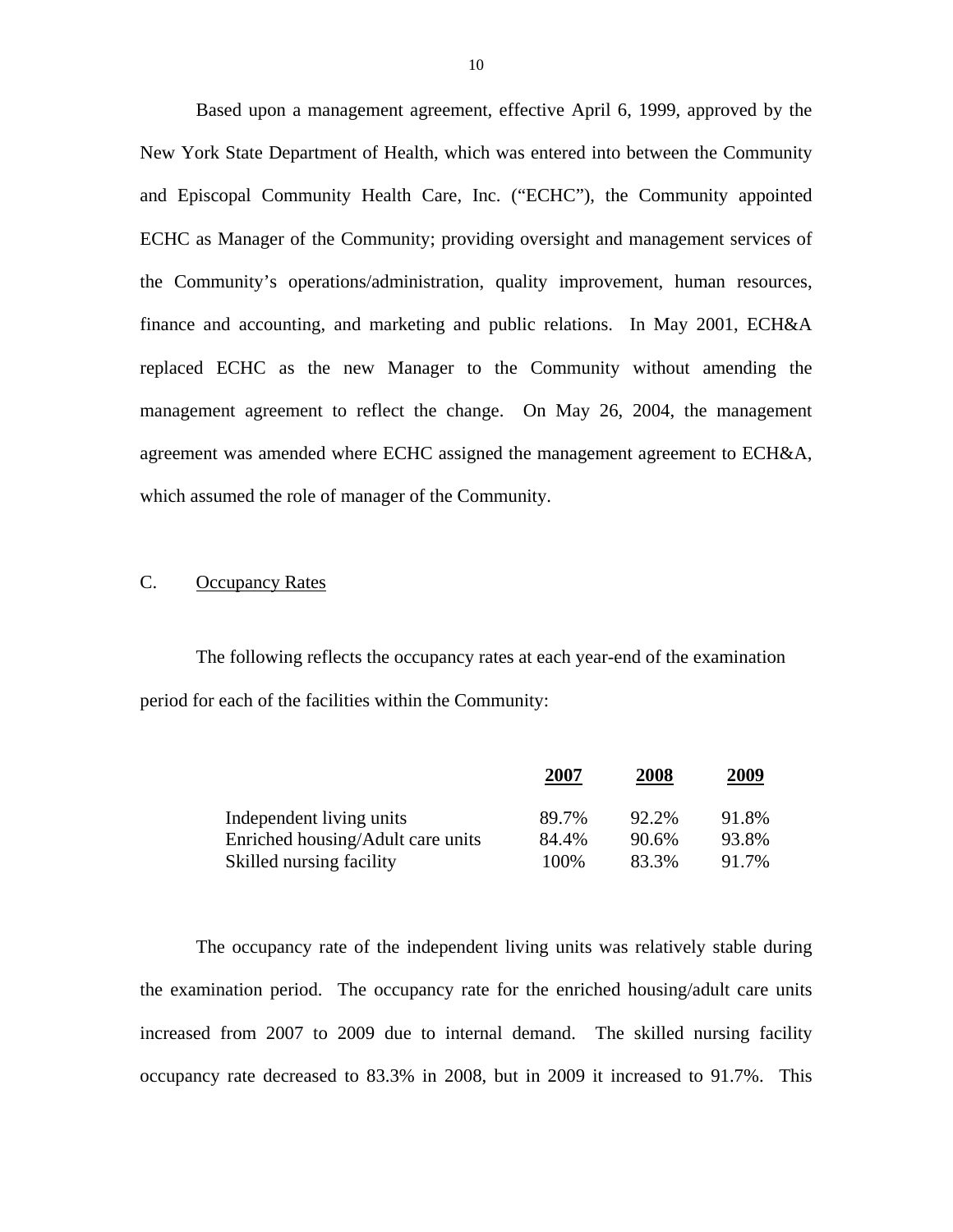increase, according to the Community's management was attributed to the normal fluctuation in the continuum of care to the residents of the Community.

#### D. Investments

The Community does not maintain custodial agreements for the safeguarding of its investments that are held in the depository accounts of banking institutions. The Department is cognizant of the fact that certain of the Community's investments are held with an existing bank trustee approved pursuant to Canterbury Woods' bond indenture issued with the Industrial Development Agency ("Agency"). Therefore, the Community is limited in its ability to retroactively amend the bank trustee documents that were set up under the initial bond financing arrangement with the Agency.

However, for its other investments that are not held in bank trustee accounts established pursuant to the bond indenture, and where the Community's investments are held via regular depository agreements directly with the banks, the Community does not have the same restrictions. Therefore, relative to the Community's non-bank trustee accounts, the Community should enter into custodial agreements that contain, at a minimum, the following protective covenants and provisions, as indicative of prudent business practices:

- 1. The bank shall have in force, for its own protection, Bankers Blanket Bond Insurance of the broadest form available for commercial banks and will continue to maintain such insurance. The bank will give the Community a 60-day written notice of any material change in the form or amount of such insurance or termination of this coverage.
- 2. The bank will at all times give the securities held by the bank thereunder the same care the bank gives its own property of a similar nature.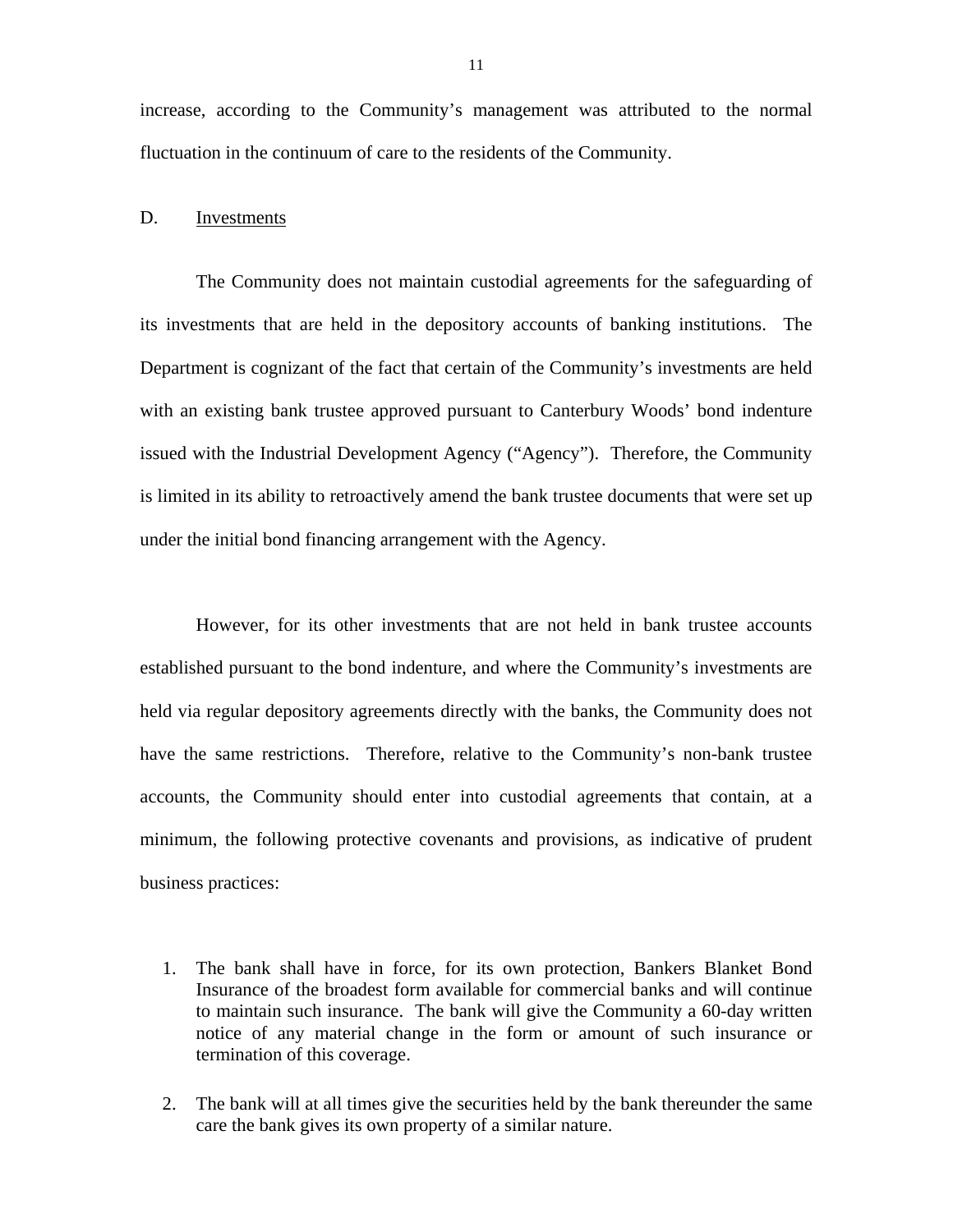- 3. The bank shall furnish the Community, at least quarterly, with a list of such securities showing a complete description of each issue, which shall include the number of shares or par value of bonds so held at the end of each quarter.
- 4. The bank shall maintain records sufficient to verify information the Community is required to report in the Annual Statement blanks of the Insurance and Health Departments of the State of New York.
- 5. The bank shall furnish the Community with the appropriate affidavits in the form as may be acceptable to the bank and the New York Insurance Department in order for the securities referred to in such affidavits to be recognized as assets of the Community.
- 6. Access shall be during the bank's regular hours. Those persons who shall be entitled to examine, on the bank's premises, securities held by the bank and the bank's records related to those securities, shall be specified. An authorized officer shall furnish the bank with written instructions to that effect.
- 7. Written instructions hereunder shall be signed by any two of the Community's authorized officers specified in a separate list for this purpose which will be furnished to the bank from time to time signed by the treasurer or an equivalent officer and certified under the corporate seal by the secretary or an assistant secretary.
- 8. In connection with any situation involving registration of securities in the name of a nominee of a bank custodian, the custodian agreement should empower the bank to take such action.
- 9. Opportunity to secure the most recent report on the review of the custodian's system of internal control, pertaining to custodial record keeping, issued by internal or independent auditors.

It is recommended that, with regard to the Community's investments that are not held pursuant to a bond indenture with the Industrial Development Agency, the Community establish custodial agreements with the financial institutions holding its investments and include the enumerated protective covenants and provisions in those agreements.

This recommendation was included in the last two reports on examination.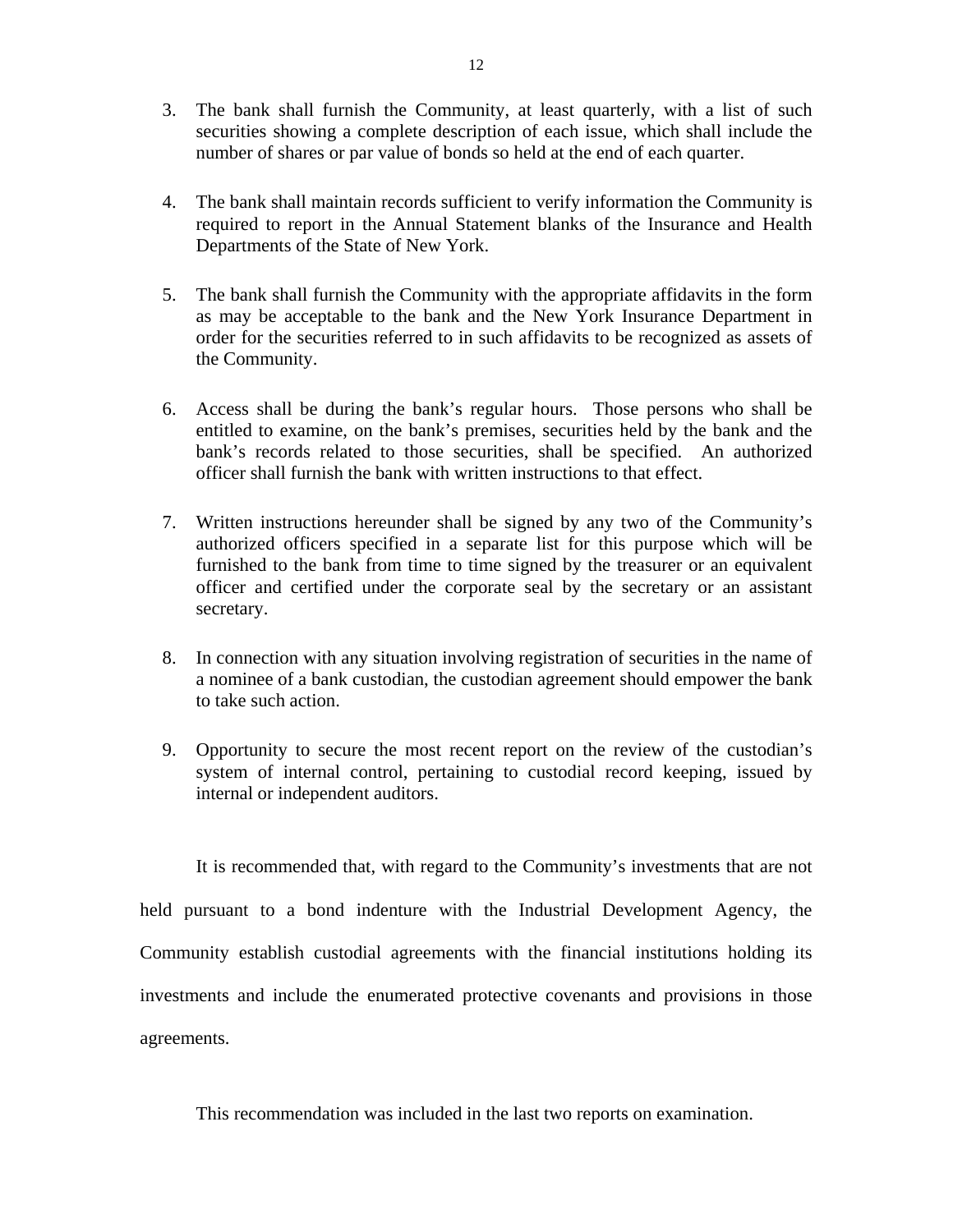E. Disaster Recovery/Business Continuity Plans

As of the December 31, 2009, the Community maintained a disaster recovery plan which provides for the essential maintenance of services to the Community's residents in the event of a disaster. Also, the Community maintains a business continuity plan which is essential to the maintenance of continuity of services to the Community's residents in the event of a disaster.

#### F. Disclosure Statement

Section 4606(14)(b) of the New York Public Health Law states in part:

"…The standard information sheet… shall include but not be limited to the following information: …the name, address, and telephone number of the operator and a contact person employed by the operator;"

The Community did not list a contact person in its 2009 standard information sheet included with the 2009 disclosure statement.

It is recommended that the Community list a contact person in its standard information sheet, as required by Section 4606(14)(b) of the New York Public Health Law.

On page 6 of the Community's 2009 disclosure statement under Financial Statements, it is stated that the Community:

> *"…will prepare annual financial statements, have those statements examined and certified by independent public accountants, make them available to Residents upon request, and make the most recently available financial statement an addendum to this Disclosure Statement."*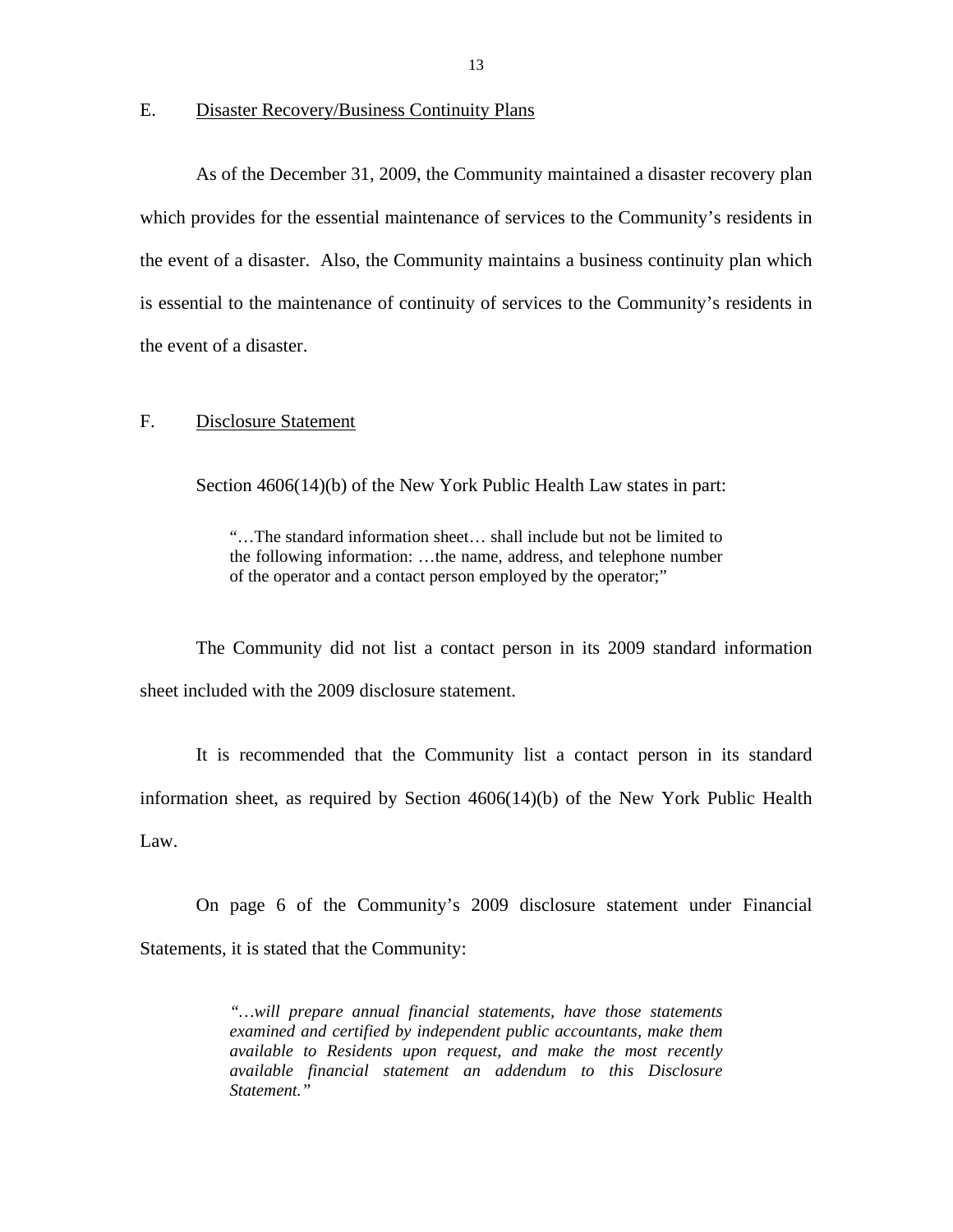A sample of three residents' signed disclosure statements was reviewed and found not to have the financial statement attached as an addendum. When brought to the attention of the Community, the Community acknowledged that the financial statements were not included as an addendum to the Community's 2009 and 2010 disclosure statements, even though it's stated within the disclosure statements that such addendum is attached.

Section 4606(10) of the New York Public Health Law states in part:

"Prior to the execution of a contract, or before the transfer of any money, other than a refundable… or non-refundable priority reservation… fee, to an operator by or on behalf of a prospective resident, whichever occurs first, the operator shall deliver to the person with whom the contract is to be entered into or the person's legal representative… an initial disclosure statement which contains the following: …most recent financial statement of the provider prepared in accordance with generally accepted accounting principles applied on a consistent basis and certified by an independent certified, or public accountant, including a balance sheet as of the end of the provider's last fiscal year and income statements for the last two fiscal years, or such shorter period of time as the provider has been in operation…"

It is recommended that a copy of the most recent audited and certified financial statement, which includes the balance sheet and the last two income statements, be included as an addendum to the Community's disclosure statement, as stated in the Community's disclosure statement and as required by Section 4606(10) of the New York Public Health Law.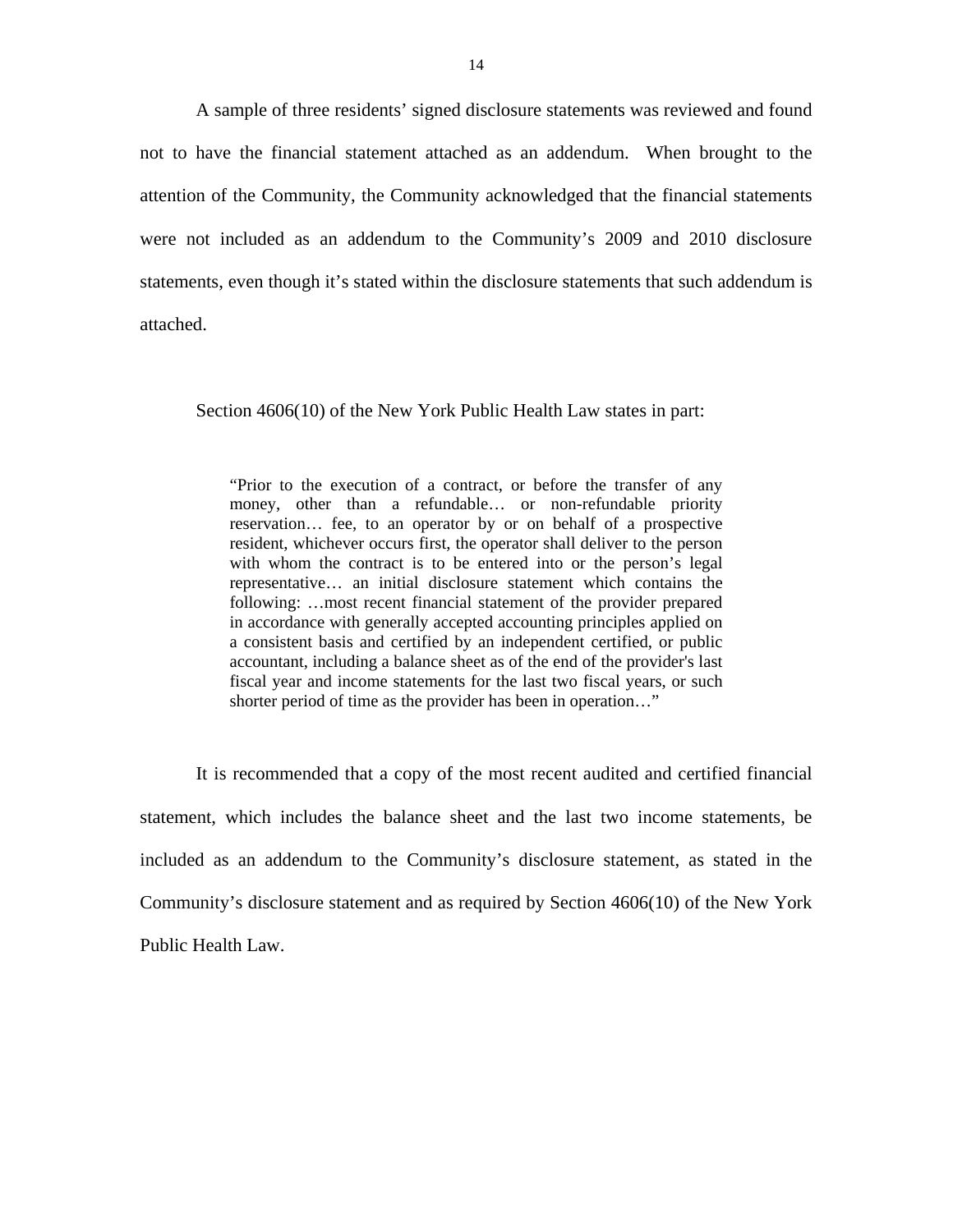### G. Information System Controls

The Community maintains an access control policy which requires that all workstations have password protected screen savers, set to activate automatically after 60 minutes of inactivity. Automatic log-off after 60 minutes of inactivity is too long and does not provide sufficient protection of electronic protected health information and other sensitive data.

It is recommended that the Community change its controls procedures to provide for the automatic log-off of the Community's workstations from the current 60 minutes of inactivity to 5 minutes or less of inactivity. It is further recommended that such change be included within the Community's access controls policy.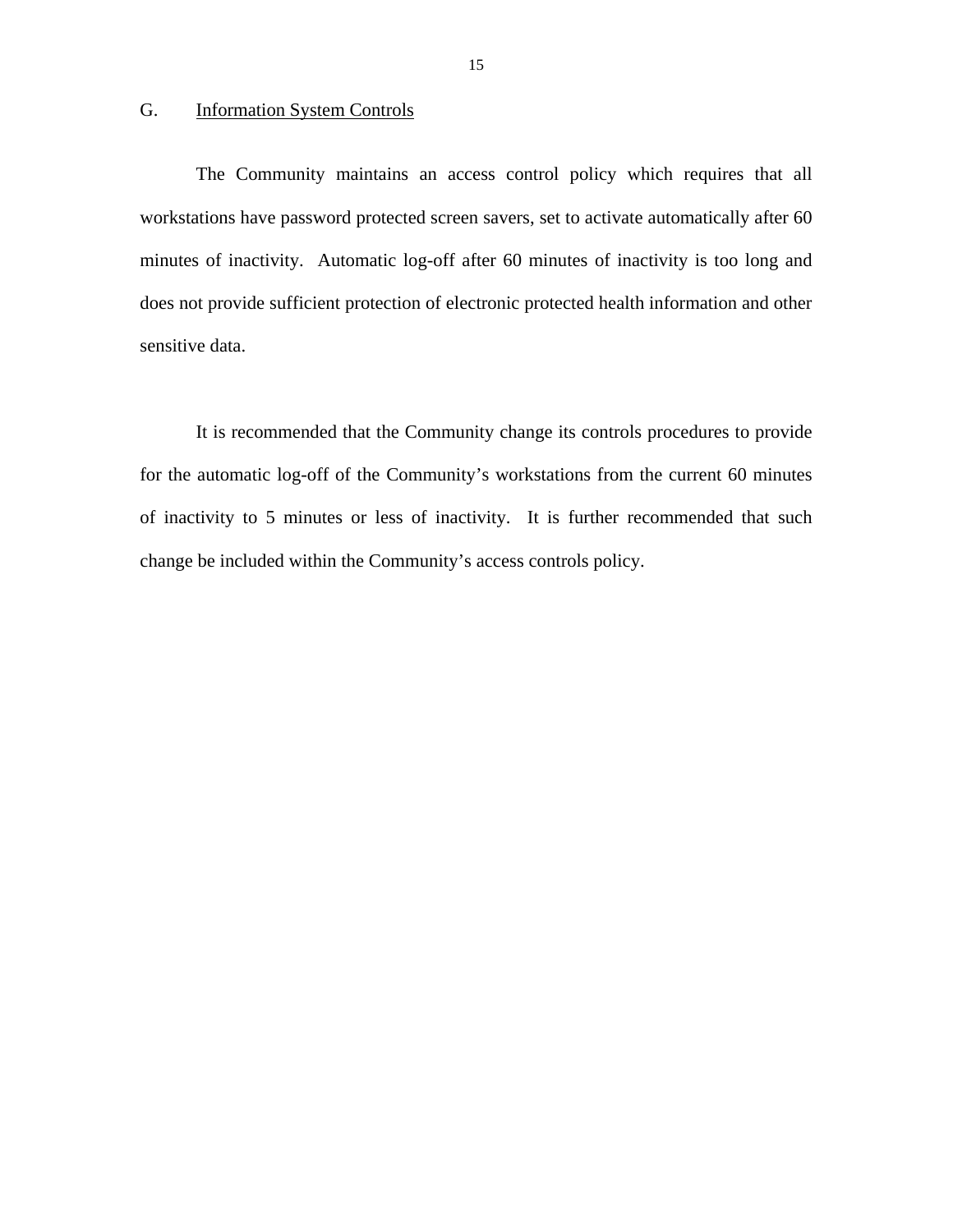### **3. FINANCIAL STATEMENTS**

## A. Balance Sheet

The following shows the assets, liabilities and surplus as determined by this examination as of December 31, 2008. It is the same as the actuarial balance sheet reported by the Community presented on a statutory actuarial basis pursuant to Department Regulation No. 140 (11 NYCRR 350):

| Assets                                                                                                                                                                                                                | Examination                                                                                             | <b>Community</b>                                                                                        |
|-----------------------------------------------------------------------------------------------------------------------------------------------------------------------------------------------------------------------|---------------------------------------------------------------------------------------------------------|---------------------------------------------------------------------------------------------------------|
| Cash and invested assets<br>Accounts receivable and prepaid expenses<br>Land<br>Land improvements<br><b>Building</b><br>Property, plant and equipment $-$ net<br>Deferred financing costs<br>Deferred marketing costs | \$38,958,648<br>1,324,082<br>3,075,925<br>1,266,097<br>54,224,605<br>12,982,051<br>2,184,047<br>636,611 | \$38,958,648<br>1,324,082<br>3,075,925<br>1,266,097<br>54,224,605<br>12,982,051<br>2,184,047<br>636,611 |
| <b>Total assets</b>                                                                                                                                                                                                   | \$114,652,066                                                                                           | \$114,652,066                                                                                           |
| Liabilities                                                                                                                                                                                                           |                                                                                                         |                                                                                                         |
| <b>IDA</b> bonds<br><b>Financial institutions</b><br>Actuarial reserve                                                                                                                                                | \$39,400,000<br>138,768<br>73,152,692                                                                   | \$39,400,000<br>138,768<br>73,152,692                                                                   |
| <b>Total liabilities</b>                                                                                                                                                                                              | \$112,691,460                                                                                           | \$112,691,460                                                                                           |
| Total net surplus                                                                                                                                                                                                     | \$<br>1,960,606                                                                                         | \$<br>1,960,606                                                                                         |
| Total liabilities and net surplus                                                                                                                                                                                     | \$114,652,066                                                                                           | \$114,652,066                                                                                           |
| Ratio of net surplus to total liabilities                                                                                                                                                                             | $.7\%$                                                                                                  | 1.7%                                                                                                    |

**Note:** It should be noted that the asset values herein are reported on a statutory actuarial basis. As such, the values differ from the certified financial statements prepared by the Community's certified public accountants.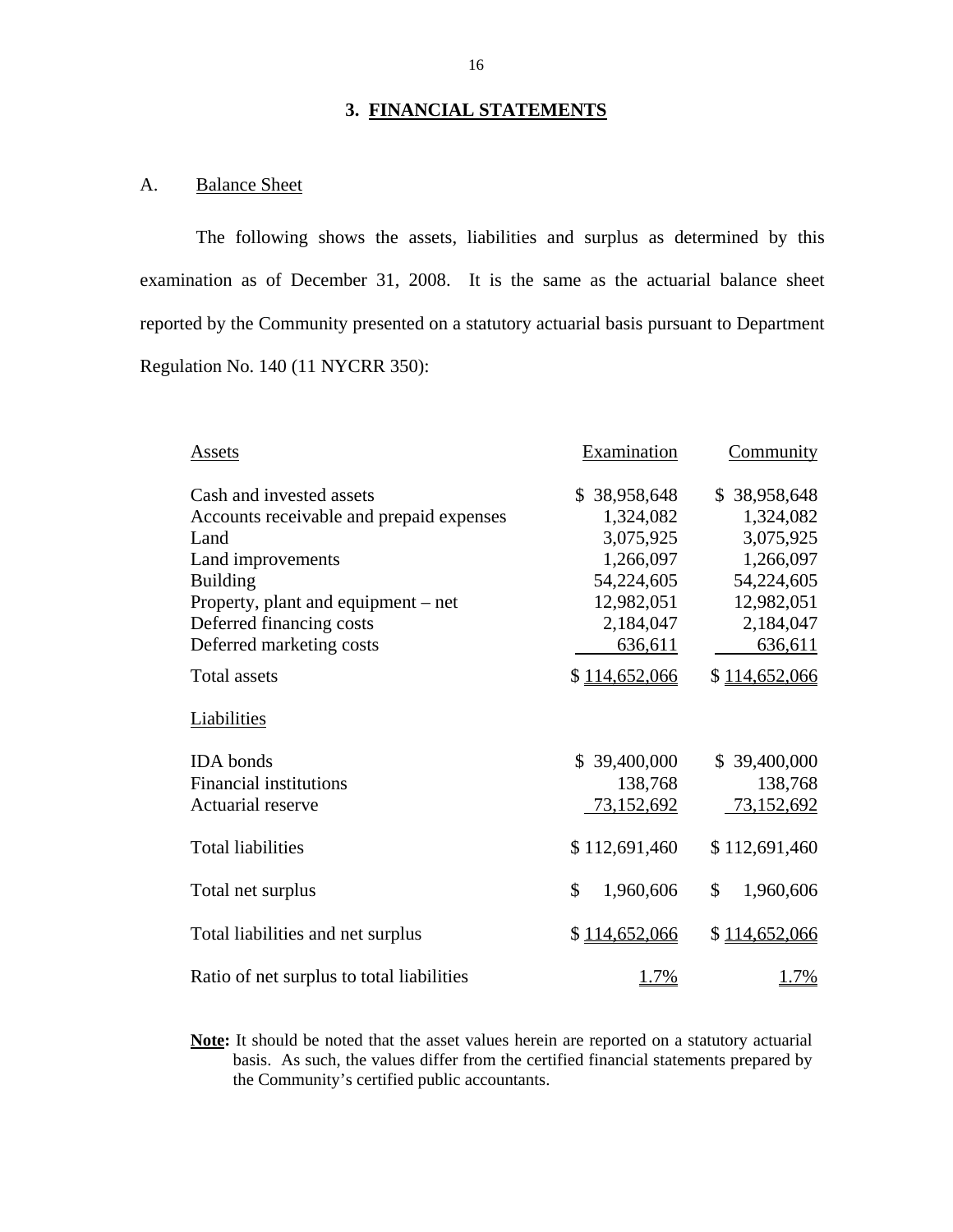## B. Statement of Revenue, Expenses and Change in Actuarial Surplus

The statement of revenue and expenses is presented on a GAAP basis for the three-year examination period January 1, 2007 through December 31, 2009. The Community's actuarial surplus increased \$5,391,978 during the three-year examination period January 1, 2007 through December 31, 2009.

| Revenue                                        |              |                |
|------------------------------------------------|--------------|----------------|
| Monthly maintenance fess                       | \$31,267,385 |                |
| Revenue from related organizations             | 59,215       |                |
| Earned entrance fees (net of refunds)          | 4,366,569    |                |
| Patient revenue from nonresidents              | 7,370,780    |                |
| Interest and dividend income                   | 4,973,570    |                |
| Aggregate write-ins for other                  |              |                |
| operating revenue                              | 732,496      |                |
| Total revenue                                  |              | \$48,770,015   |
| <b>Expenses</b>                                |              |                |
| Interest expense                               | \$7,172,285  |                |
| Facility and dining expenses                   | 14,954,985   |                |
| Health expenses                                | 7,547,153    |                |
| Administration expenses                        | 7,861,017    |                |
| Depreciation and amortization charges          | 11,327,868   |                |
| Change in provision for uncollectible accounts | (8,584)      |                |
| Real estate taxes                              | 2,061,722    |                |
| NYS health facilities assessment               | 438,701      |                |
| Aggregate write-ins for other                  |              |                |
| operating expenses                             | 66,176       |                |
| Total expenses                                 |              | \$51,421,323   |
| Net loss                                       |              | \$ (2,651,308) |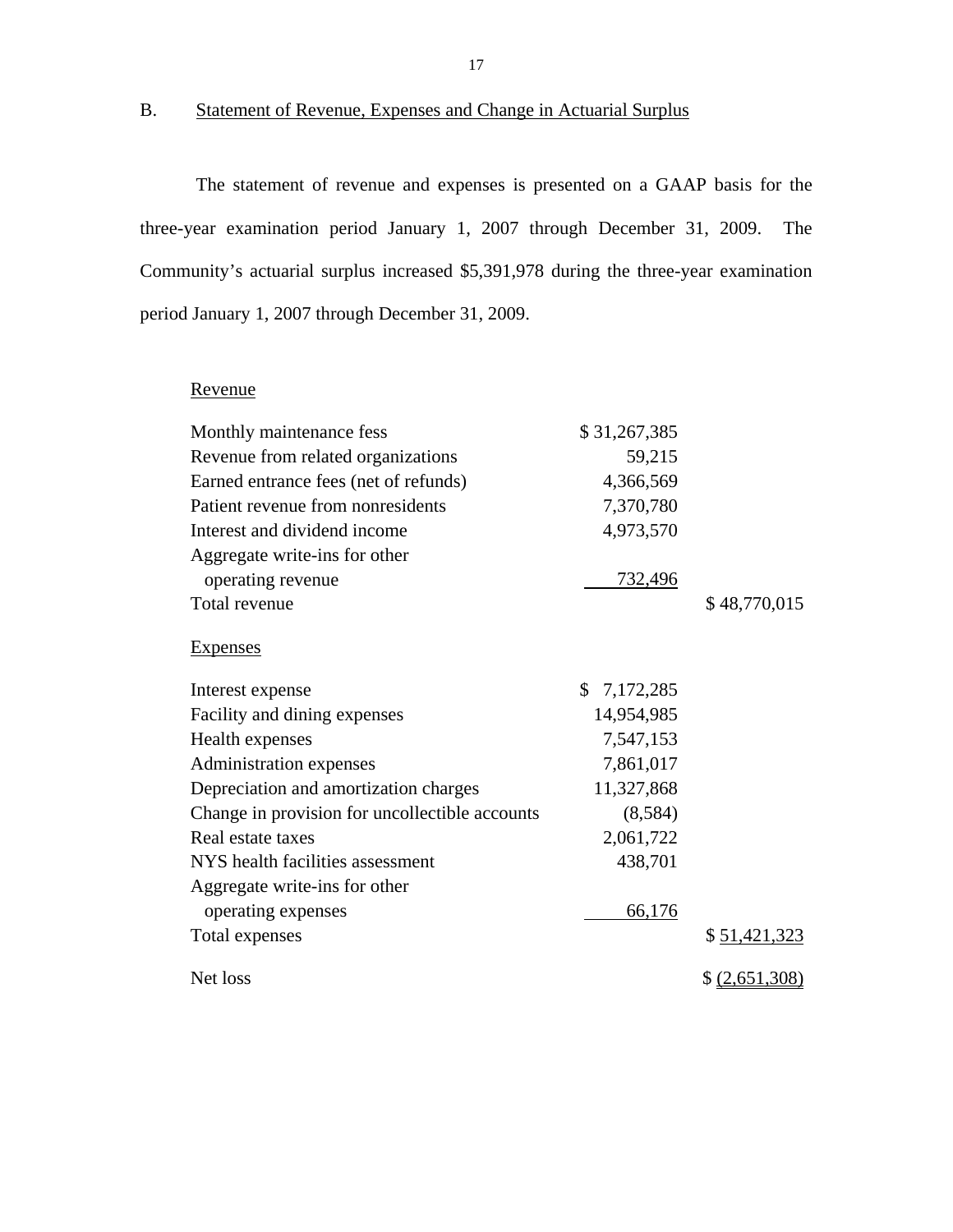## Change in Actuarial Surplus

Surplus, per report on examination, as of December 31, 2005 \$(3,431,372)

|                                                                | Gains in<br>Surplus | Losses in<br>Surplus |             |
|----------------------------------------------------------------|---------------------|----------------------|-------------|
| Net loss                                                       |                     | \$2,651,308          |             |
| Net realized and<br>unrealized capital gains                   | \$1,311,611         |                      |             |
| Aggregate write-ins for<br>other changes in net assets         | 686,317             |                      |             |
| Statutory adjustment<br>as per examination                     | 6,045,358           | $\theta$             |             |
| Net increase in surplus                                        |                     |                      | \$5,391,978 |
| Surplus, per report on examination, as<br>of December 31, 2008 |                     |                      |             |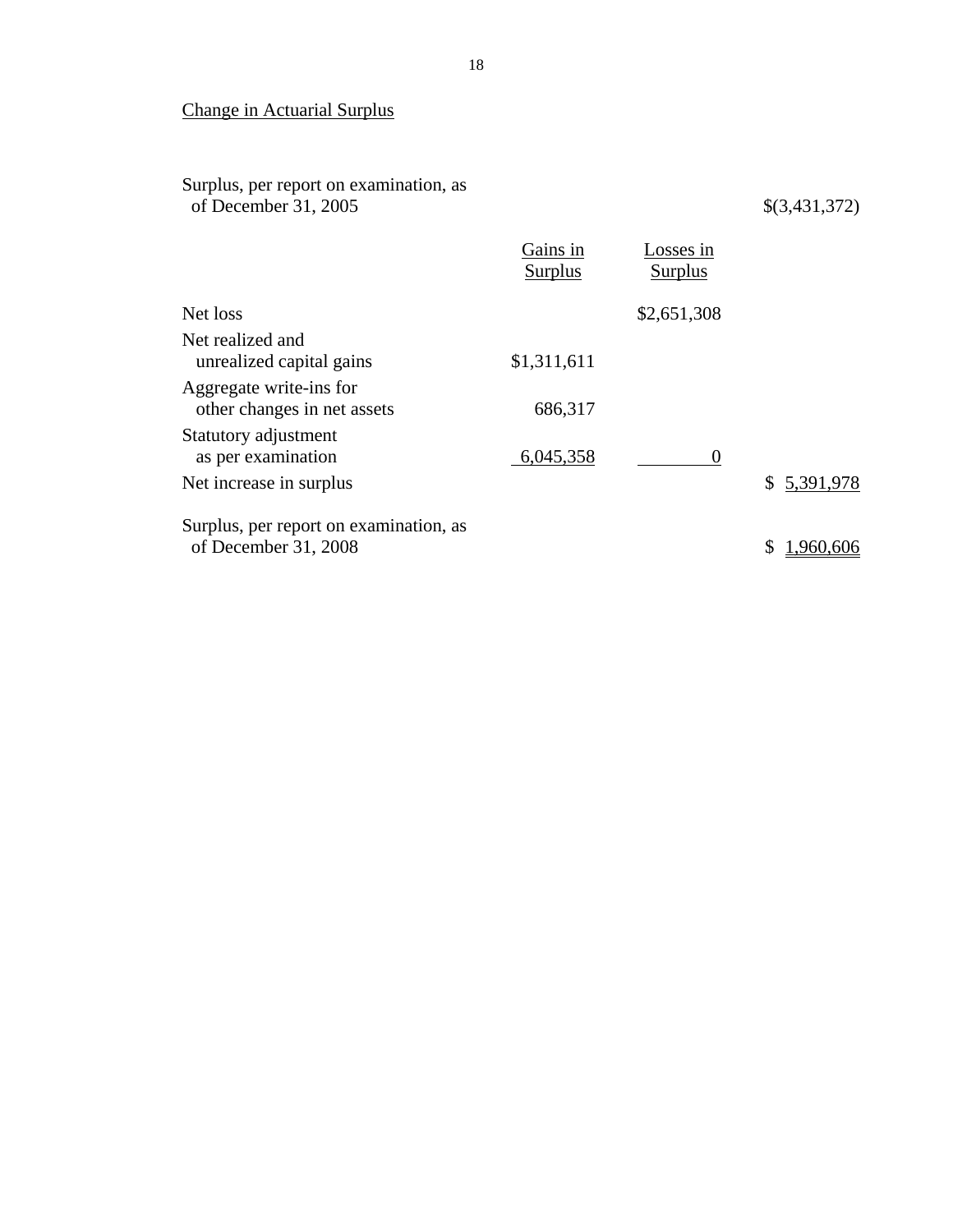#### **4**. **COMPLIANCE WITH PRIOR REPORT ON EXAMINATION**

The prior report on examination as of December 31, 2006, contained the following twelve (12) comments and recommendations (page numbers refer to the prior report on examination):

#### **ITEM NO. PAGE NO.**

#### **Actuarial Surplus**

1. The Community's required actuarial surplus as determined 1,3,17,20 using generally accepted actuarial standards and applying statutory requirements, was impaired by the amount of \$3,431,372 as of December 31, 2005. The Community is currently operating under a Plan of Restoration (Plan) that was accepted by the New York Insurance Department on August 7, 2006.

> It is recommended that the Community continue to operate under its Plan of Restoration, as approved by the New York Insurance Department on August 7, 2006, in order to bring its surplus to the minimum required level.

*The Community has complied with this recommendation.* 

Management

2. It is recommended that the Community ensure that directors 6 serving on Canterbury Woods' board of directors are elected annually by the sole member in compliance with Article II, paragraph 2 of the Community's by-laws.

*The Community has complied with this recommendation.* 

relative to the election of the Community's board of directors. 3. It is recommended that the Community maintain copies of 6 the minutes of the annual meetings of the sole member If no such meetings were held by the sole member, the Community should maintain copies of signed consents by ECH & A evidencing the sole member's approval and election of the Community's board of directors pursuant to Article II, paragraph 7 of the Community's By-Laws.

*The Community has complied with this recommendation.*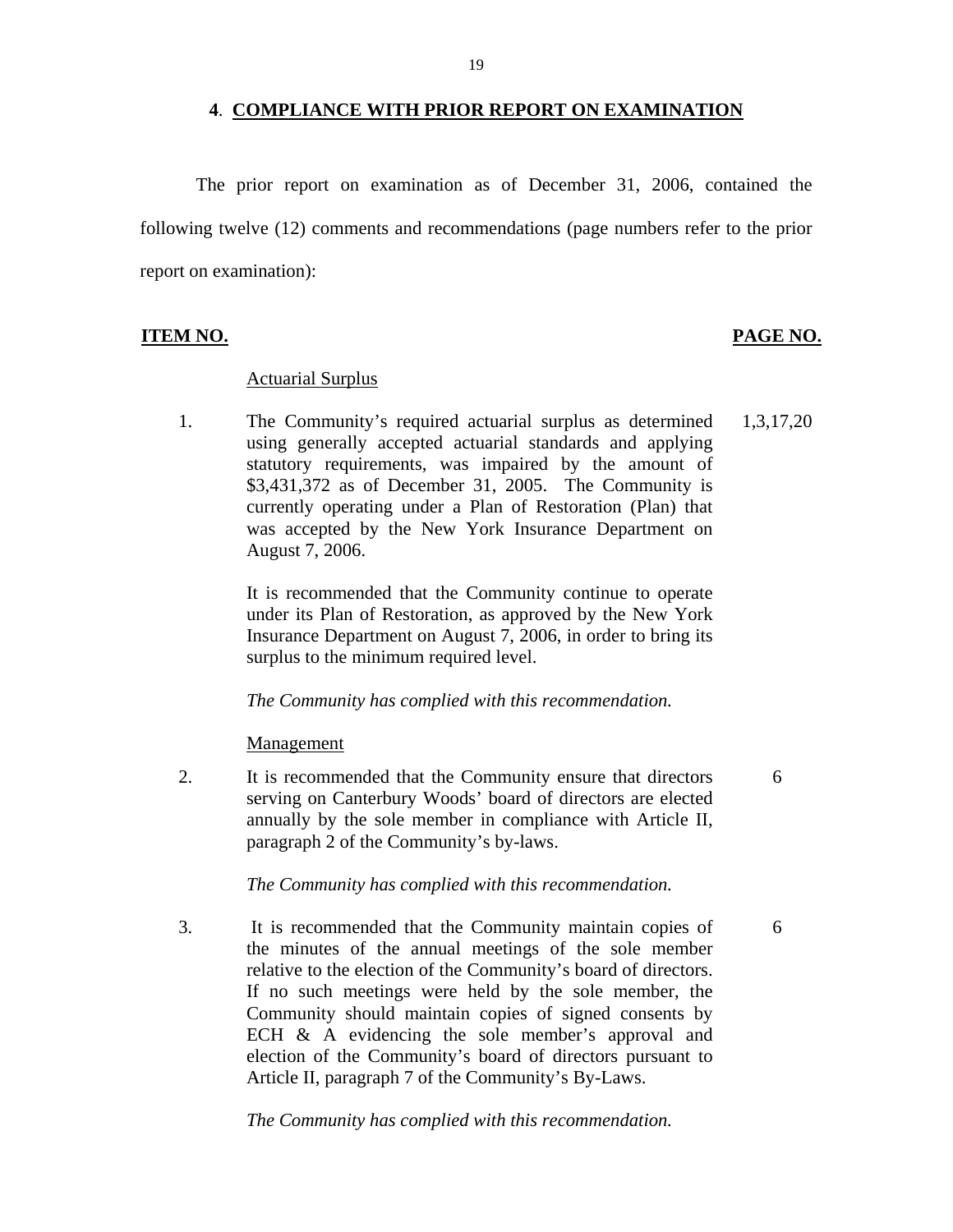### **ITEM NO. PAGE NO.**

4. It is recommended that the Community's board of directors 6 hold its annual meeting during the month of April as stipulated in its by-laws. If the annual meeting is held in a different month, the minutes of the board of directors should clearly indicate that such meeting has been designated as the Community's annual meeting.

> *The Community has partially complied with this recommendation. A similar recommendation is included within this report on examination.*

5. It is recommended that the Community report in its filed 7 annual statement only those board members who are actually on the board of directors as of the filing date of the annual statement.

> *The Community has not complied with this recommendation. A similar recommendation is included within this report on examination.*

6. It is again recommended that the members of the board of 7 directors attend at least one-half of the regular board meetings. Board members who are unable or unwilling to attend meetings consistently, should resign or be replaced.

> *The Community has not complied with this recommendation. A similar recommendation is included within this report on examination.*

#### **Holding Company System**

7. It is again recommended that the Community implement a 10 written management agreement with its provider of services, Episcopal Church Home and Affiliates, Inc. (its parent).

*The Community has complied with this recommendation.* 

8. It is recommended that the Community report its incurred 11 management fees in Report # 2 of its filed annual statement.

*The Community has complied with this recommendation.*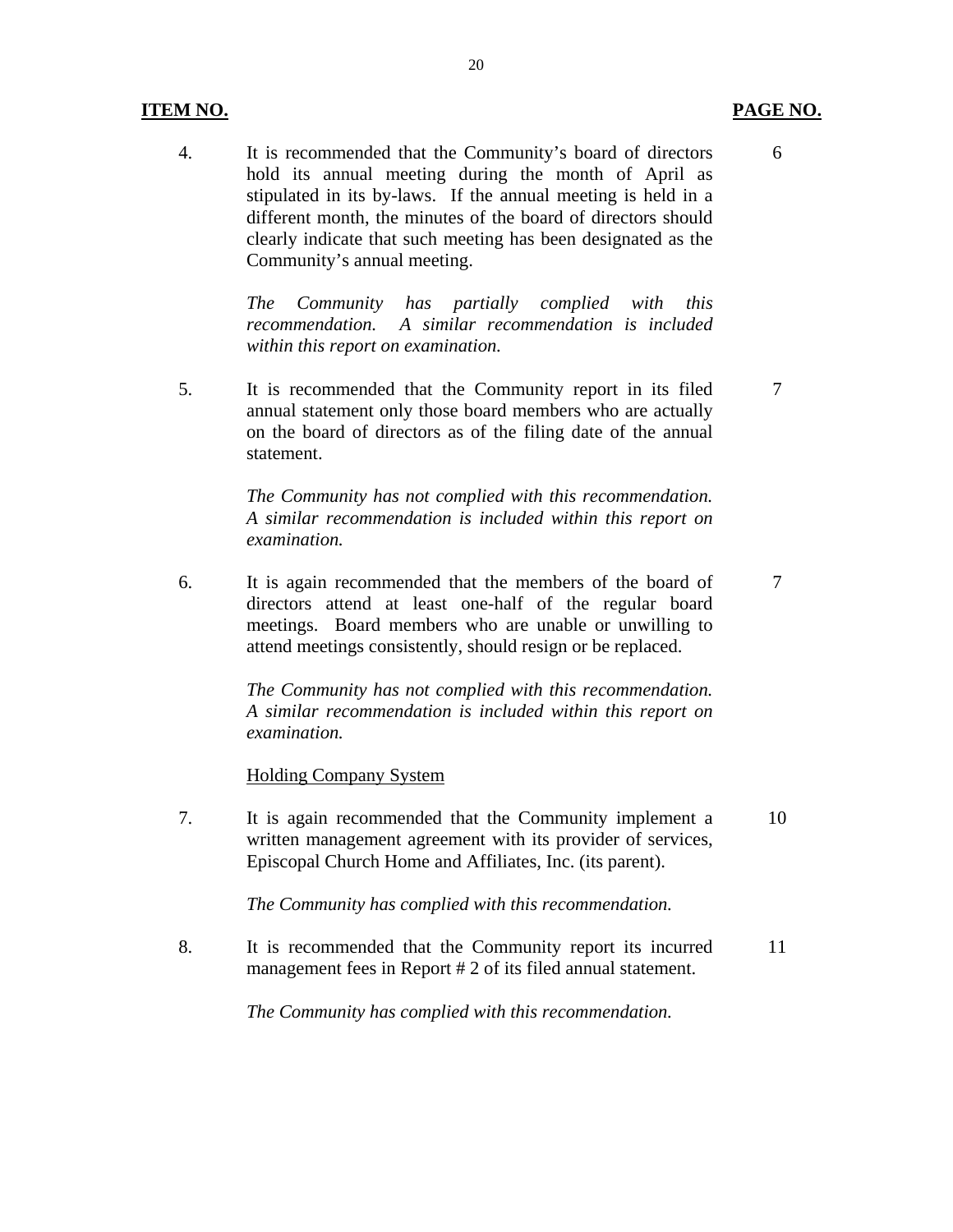#### **ITEM NO. PAGE NO.**

#### **Bank Custodial Agreements**

9. It is recommended that, with regard to the Community's 13 investments which are not held pursuant to a bond indenture with the Industrial Development Agency, the Community establish custodial agreements with the financial institutions that safeguard its investments and include the enumerated protective covenants and provisions in those agreements.

21

*The Community has not complied with this recommendation. A similar recommendation is included within this report on examination.* 

#### **Accounts and Records**

10. It is recommended that the Community fully investigate and 15 provide details to this Department relative to the credit balance reported at December, 31, 2006 within its petty cash fund including the amount of funds held within the ATM which was not reflected within the Community's general ledger and the resultant disposition of such funds.

#### *The Community has complied with this recommendation.*

11. It is recommended that the Community maintain and have 15 available upon request supporting work papers that reconcile the account balances reported in the Community's filed Annual Statement to its trial balance.

*The Community has complied with this recommendation.* 

12. It is recommended that the Community maintain accounting 16 documentation that reconcile the account items reported in its CPA audited financial statement to the trial balance and annual statement accounts.

*The Community has complied with this recommendation.*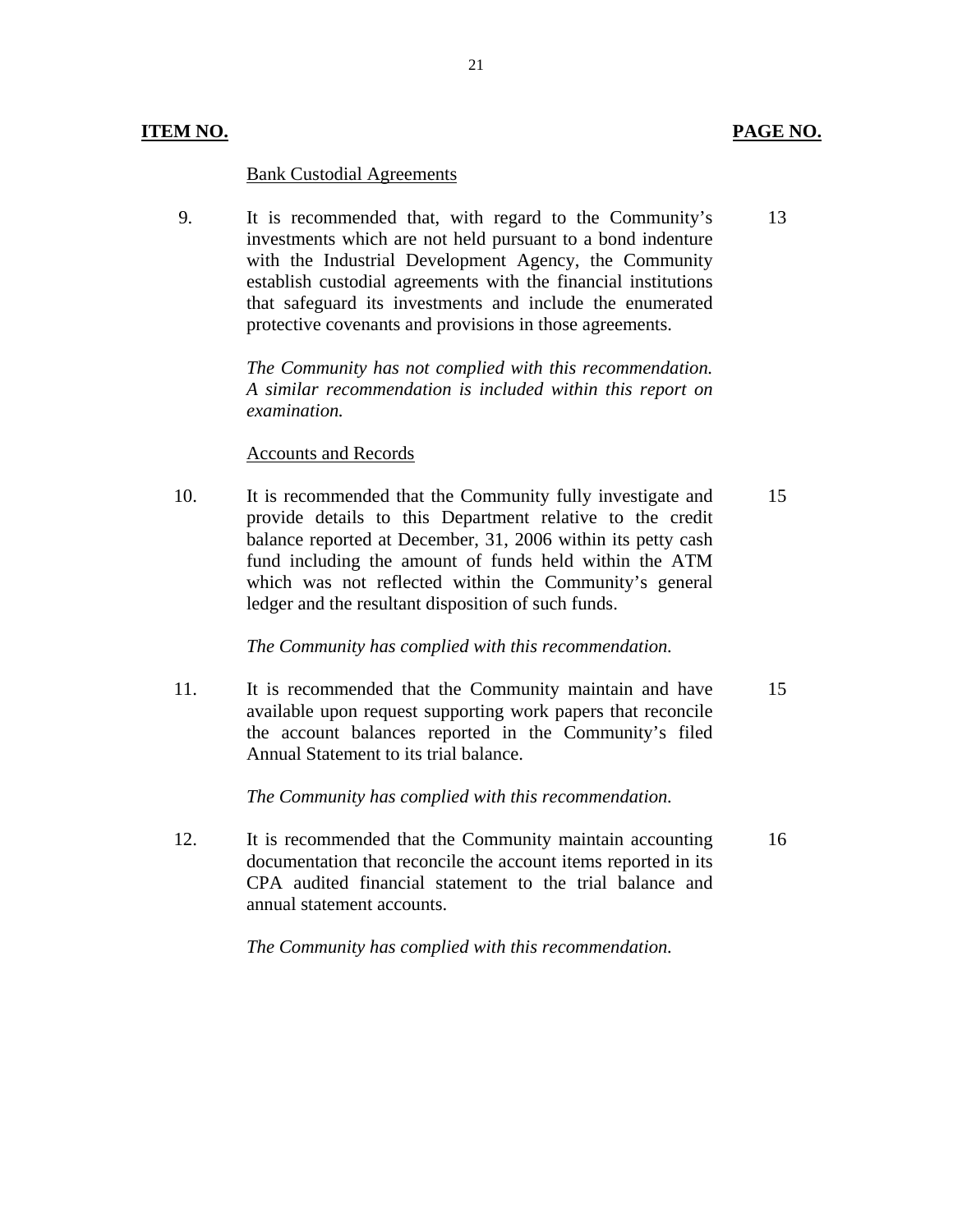#### **5**. **SUMMARY OF COMMENTS AND RECOMMENDATIONS**

#### **ITEM** PAGE NO.

7

- Management
- A. <u>Management</u><br>i. It is recommended that the Community designate an annual Board of Directors' meeting to comply with Article IV, paragraph 1 of the Community's By-Laws. 7
	- ii. It is recommended that the Community report in its filed annual statements only those Board members who are actually on the Board of Directors as of the filing date of the annual statement.
	- iii. It is recommended that the members of the Board of Directors attend at least one-half of the regular Board meetings. Board members who are unable or unwilling to attend meetings consistently should resign or be replaced. 8

#### Investments

B. Investments<br>It is recommended that, with regard to the Community's investments that are not held pursuant to a bond indenture with the Industrial Development Agency, the Community establish custodial agreements with the financial institutions holding its investments and include the enumerated protective covenants and provisions in those agreements. 12

#### **Disclosure Statement**

- C. Disclosure Statement<br>i. It is recommended that the Community list a contact person in its standard information sheet, as required by Section 4606(14)(b) of the New York Public Health Law. 13
	- ii. It is recommended that a copy of the most recent audited and certified financial statement, which includes the balance sheet and the last two income statements, be included as an addendum to the Community's disclosure statement, as stated in the Community's disclosure statement and as required by Section 4606(10) of the New York Public Health Law. 14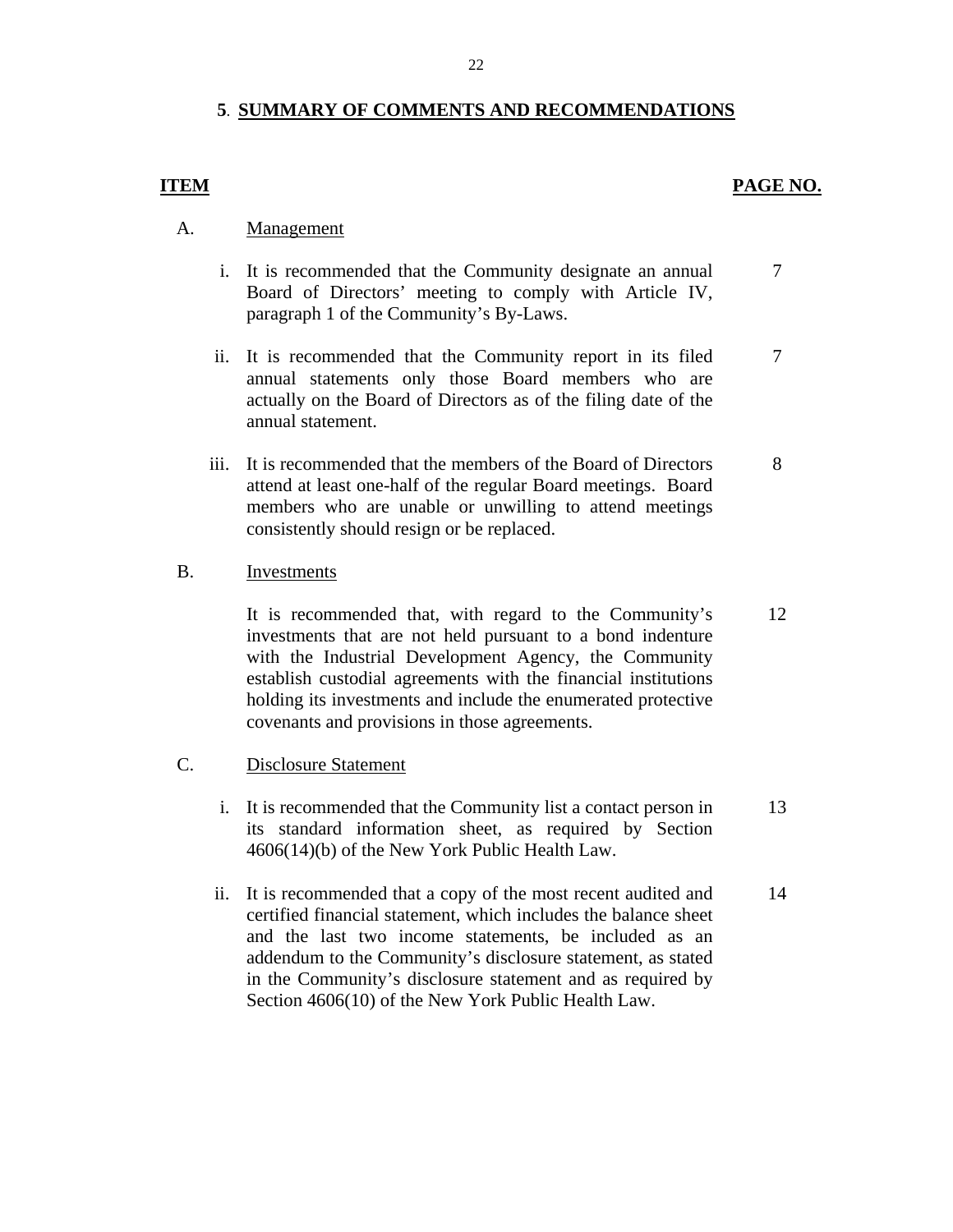## **ITEM PAGE NO.**

15

## **Information System Controls**

D. Information System Controls<br>It is recommended that the Community change its controls procedures to provide for the automatic log-off of the Community's workstations from the current 60 minutes of inactivity to 5 minutes or less of inactivity. It is further recommended that such change be included within the Community's access controls policy.